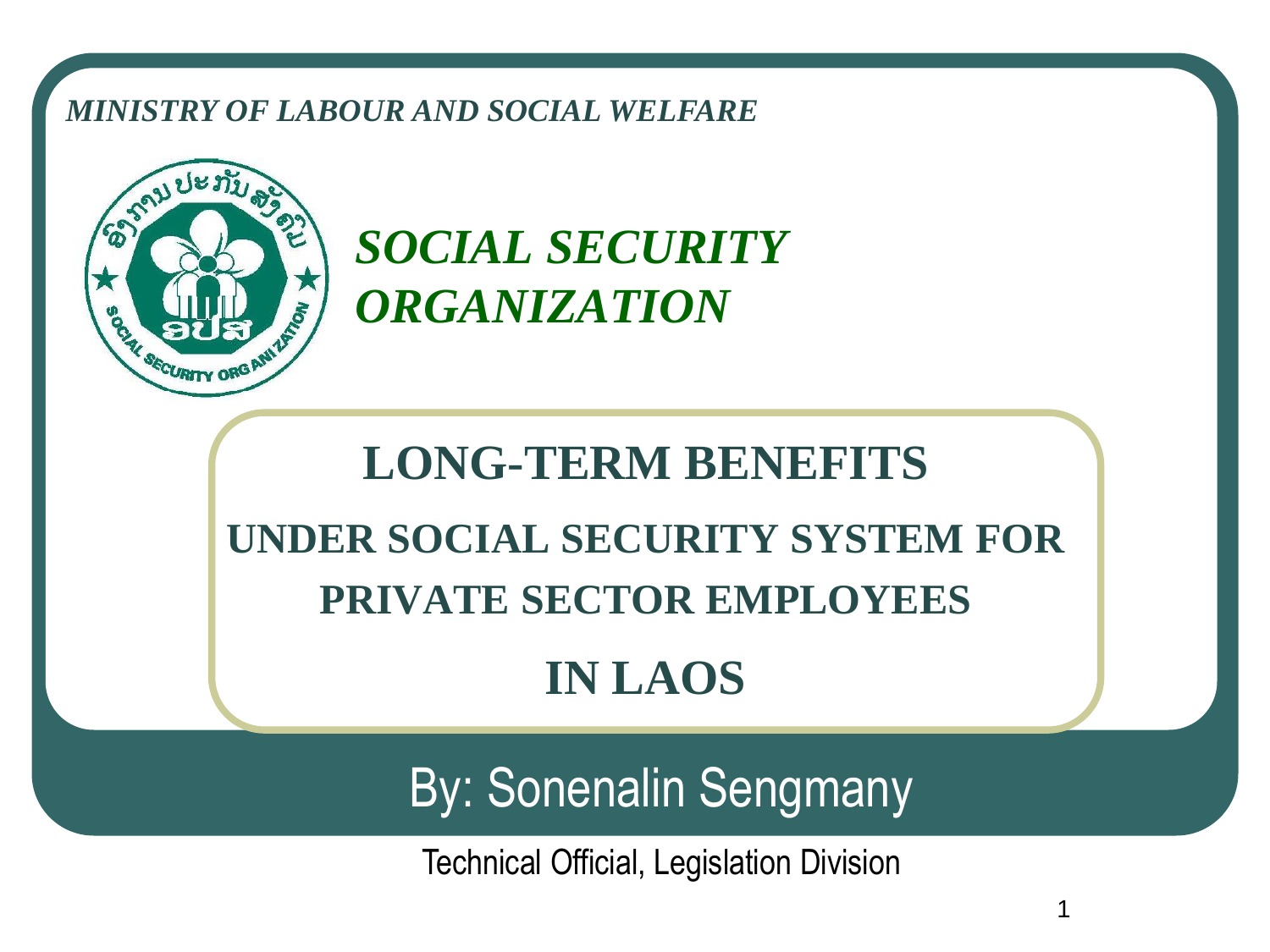## **Outline**

- 1. Background of SSO
- 2. Fund
- 3. Benefits
- 4. Long-term benefits
	- 1) Retirement benefits
	- 2) Invalidity benefits
	- 3) Survivors' benefits
- 5. Lessons learnt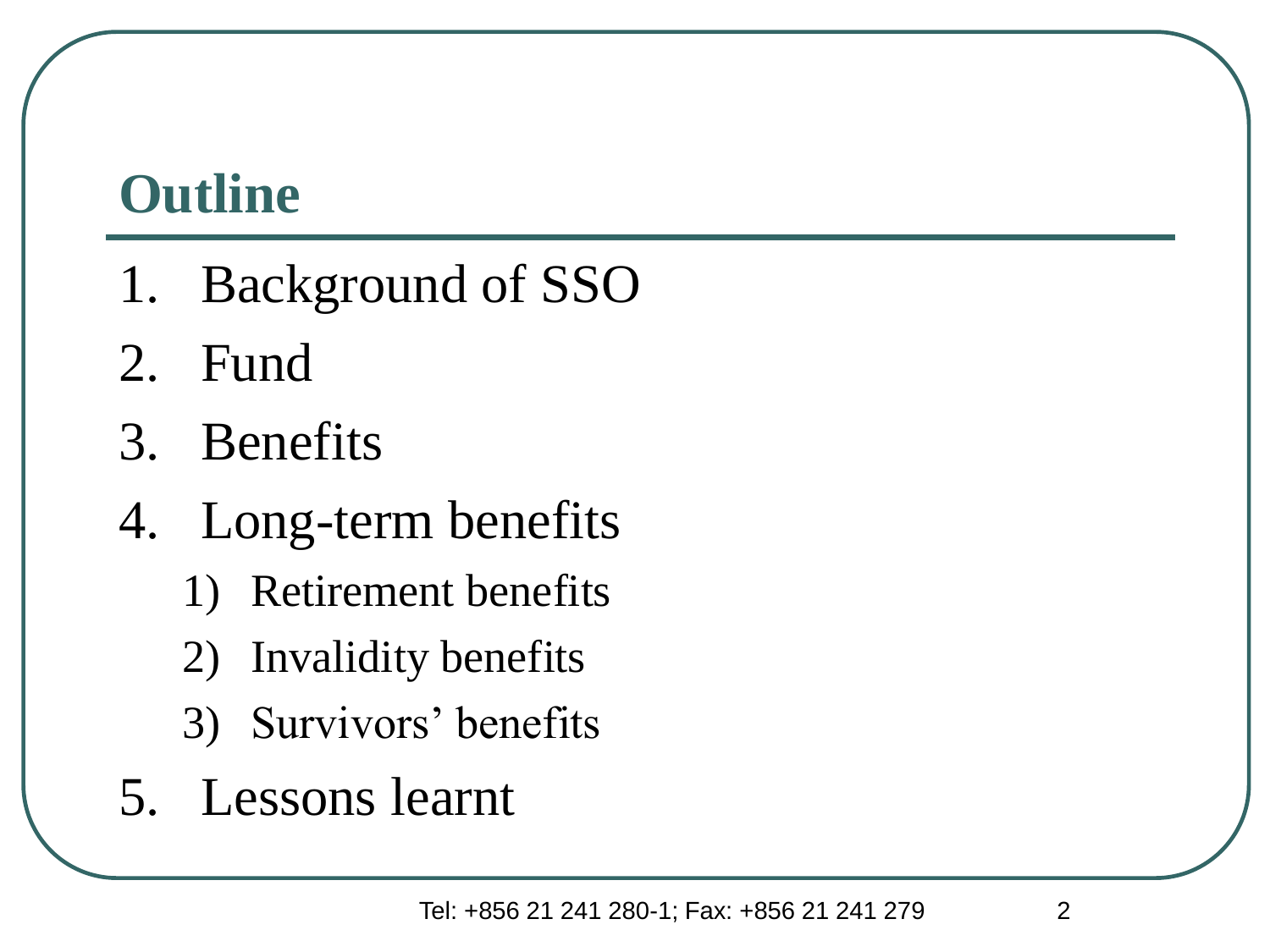## **Social Protection Systems in Laos**

| <b>System</b>                                               | <b>Target</b>                   | <b>Source of fund</b>                                                           | <b>Benefits</b>                        |
|-------------------------------------------------------------|---------------------------------|---------------------------------------------------------------------------------|----------------------------------------|
| <b>State Authority</b><br><b>Social Security</b><br>(SASS)  | <b>Public sector</b>            | <b>Contributions:</b><br>$+8\%$ from state employee<br>$+8.5\%$ from Government | 8 types of<br>benefits                 |
| <b>Social Security</b><br><b>Organization</b> (SSO)         | <b>Private sector</b>           | <b>Contributions:</b><br>$+4.5\%$ from employee<br>$+5\%$ from employer         | 8 types of<br><b>benefits</b>          |
| <b>Community Based</b><br><b>Health Insurance</b><br>(CBHI) | <b>Community</b>                | <b>Contributions: Fixed amount</b><br>based on family size                      | <b>Health care</b>                     |
| <b>Health Equity Fund</b>                                   | The poor                        | Government                                                                      | <b>Health care</b>                     |
| <b>Social Assistance</b>                                    | <b>Victims</b>                  | Government                                                                      | <b>Humanitarian</b><br><b>services</b> |
| <b>Private Insurance</b>                                    | <b>General</b><br><b>Public</b> | <b>Different premiums</b>                                                       | Life and<br>property<br>insurance      |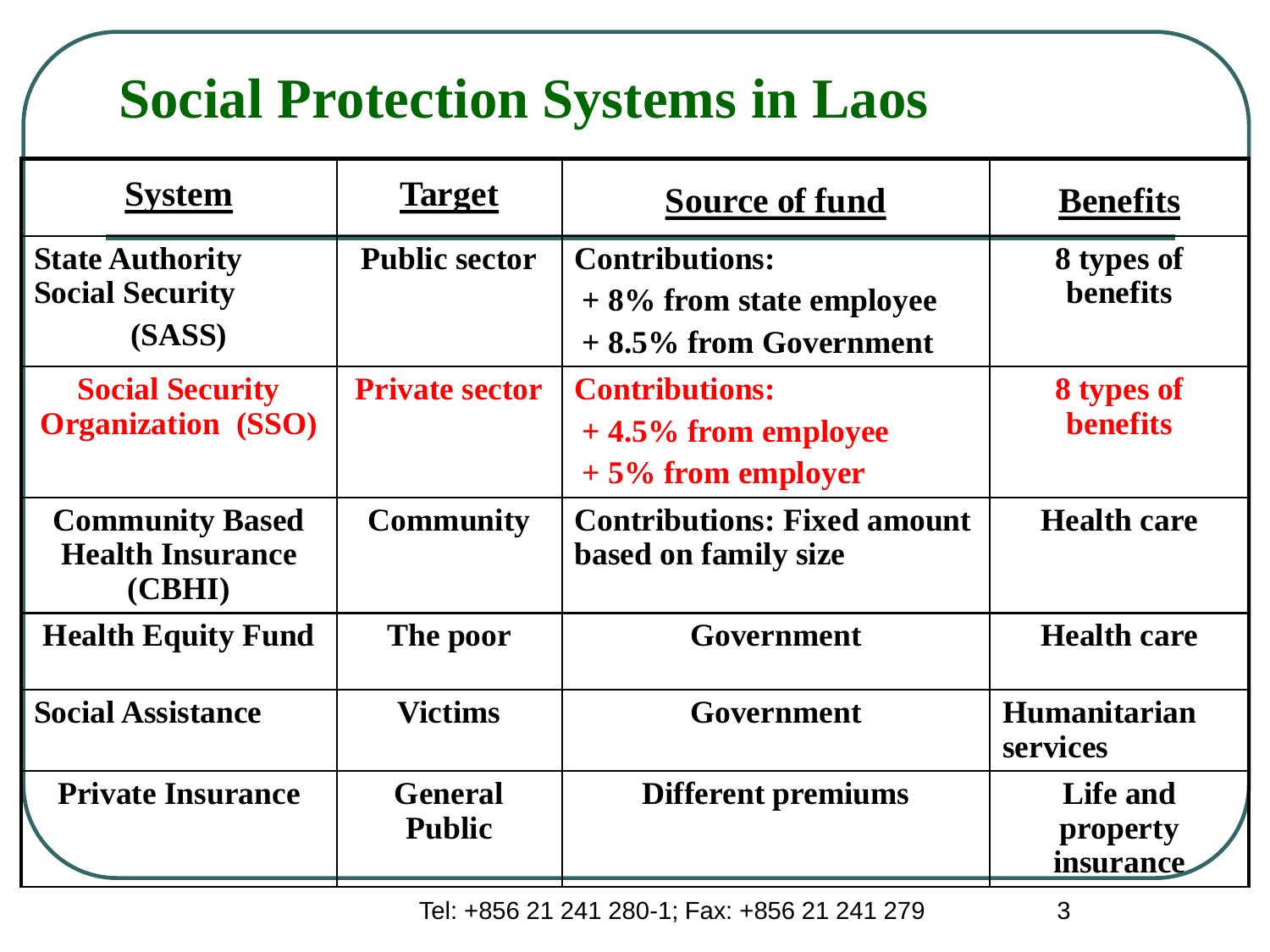#### **1. Background of SSO**

- ⚫ SSO is established in 1 June 2001
- It is created as an autonomous public body under the supervision of Ministry of Labour and Social Welfare
- It's governed by a Board of Directors composed of 11 members representing of employers, employees and government.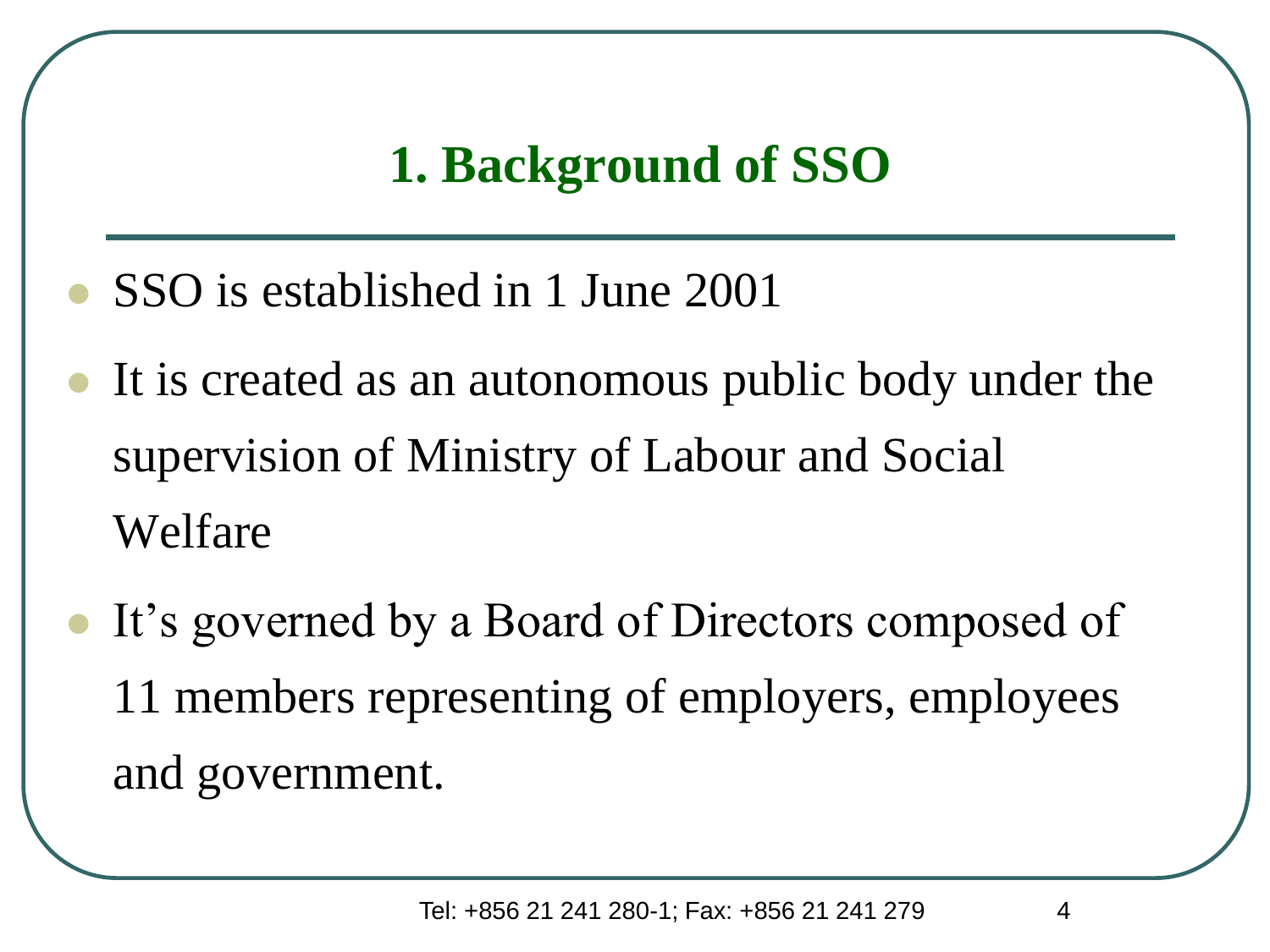#### **1. Background of SSO: Scope of application**

- ⚫ A compulsory scheme for all employers (including SOEs) with 10 or more employees
- ⚫ Smaller employers can voluntarily join the scheme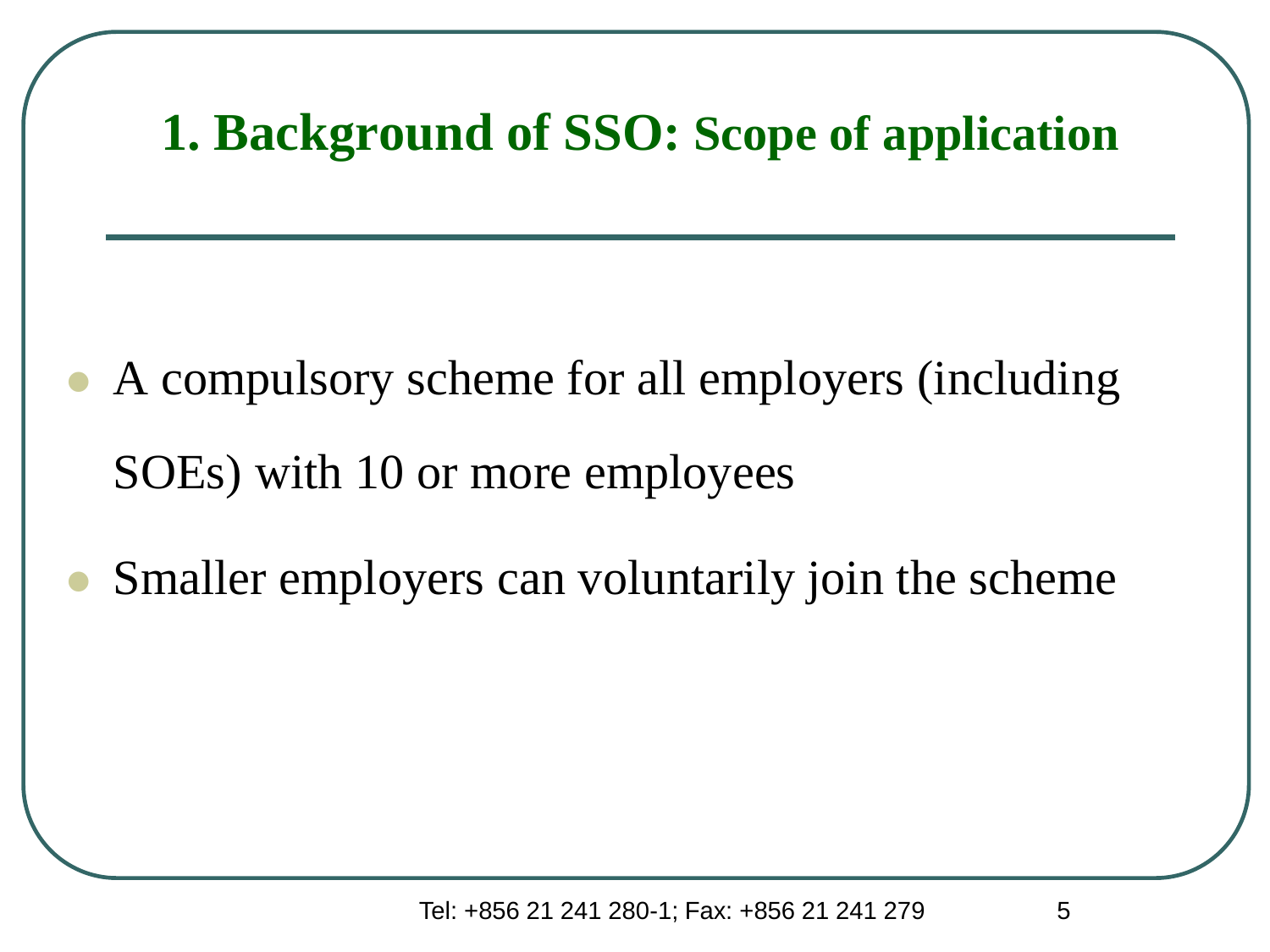**SSO Branches SSO Expansion of Coverage**

Established in 6 provinces (of 18 provinces) including:

- Vientiane Capital 2001
- Vientiane province 2003
- Savanakhet province 2005
- Khammuan province 2006
- Bolikhamxay province 2009
- Champasack province 2010



Tel: +856 21 241 280-1; Fax: +856 21 241 279 6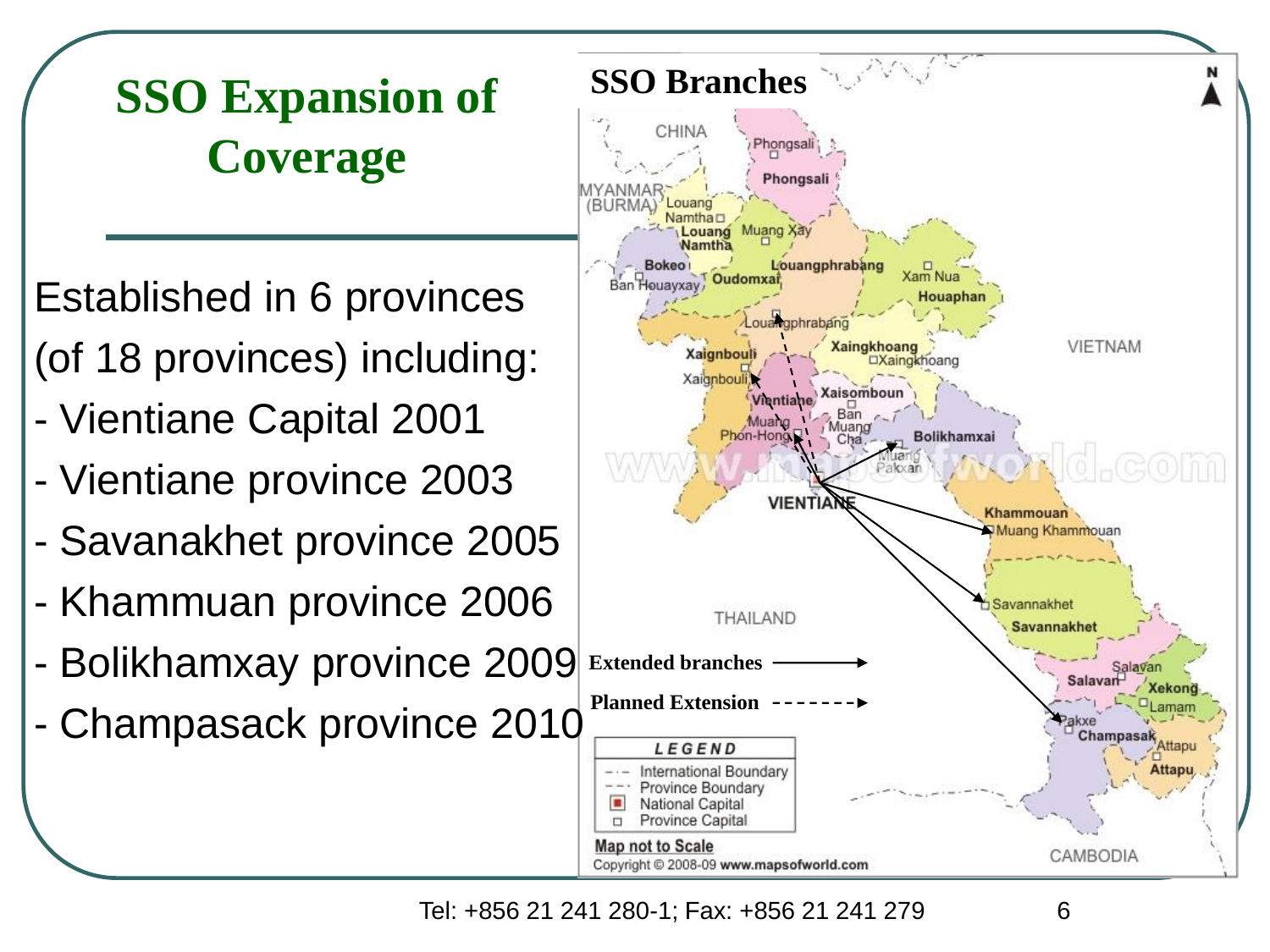## **Current memberships**

Registered Employers: 679 enterprises

- Registered Employees: 49,672 persons
- Total number of health care beneficiaries: 97,067 persons in which:
	- Insured persons 47,599 persons
	- ∙ Spouses 20,909 persons
	- ∙ Children <18 28,559 persons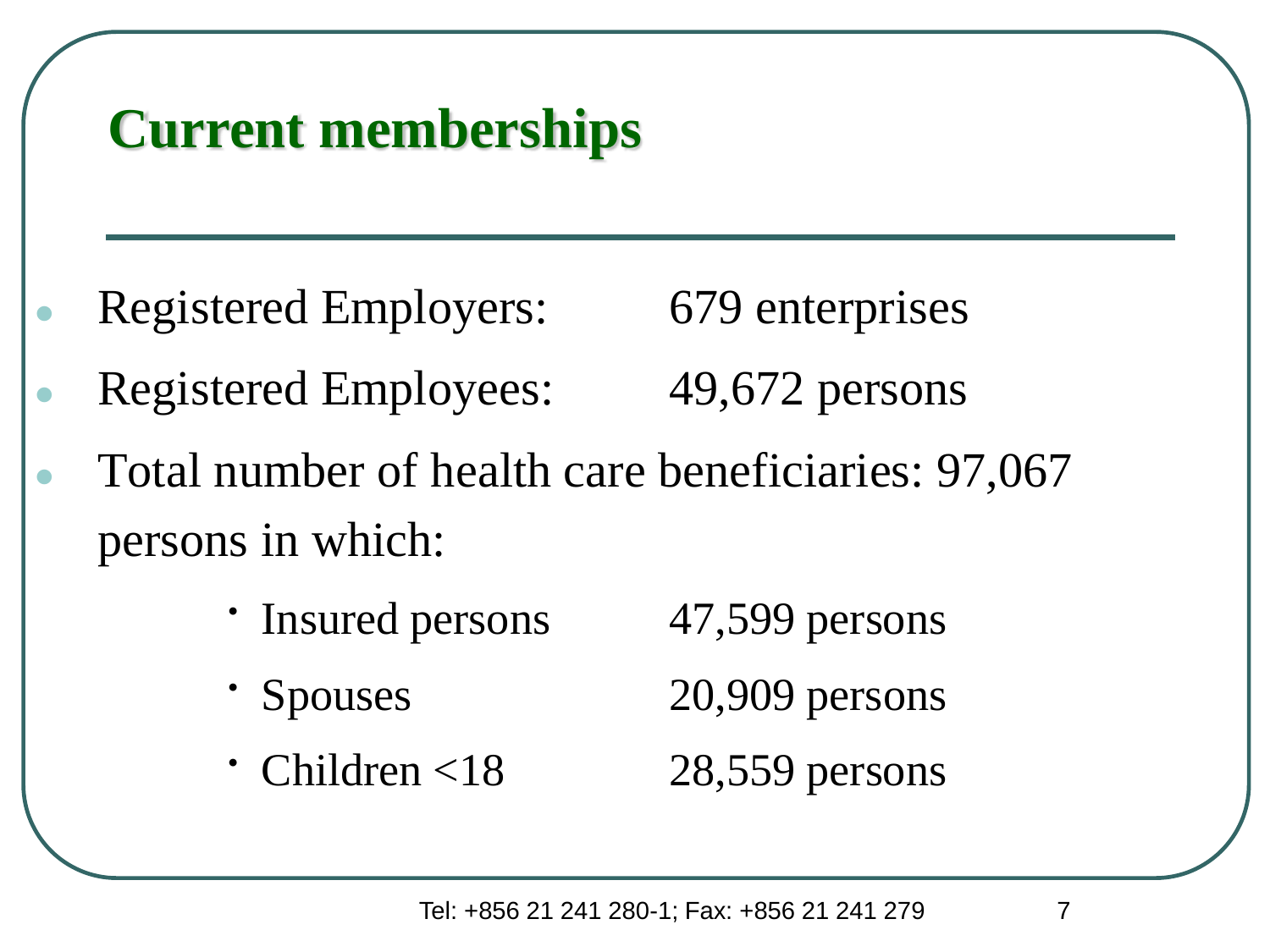#### **2. Fund: Sources of SSO Revenues**

- ⚫ Contributions: 9.5% of monthly earnings which include:
	- 5% from Employer and 4.5% from Employee
- ⚫ 9% of 'fictional' monthly wage from voluntarily insured person
- Interest or fine from delayed payment of contributions or breach the Law
- ⚫ Revenues from investment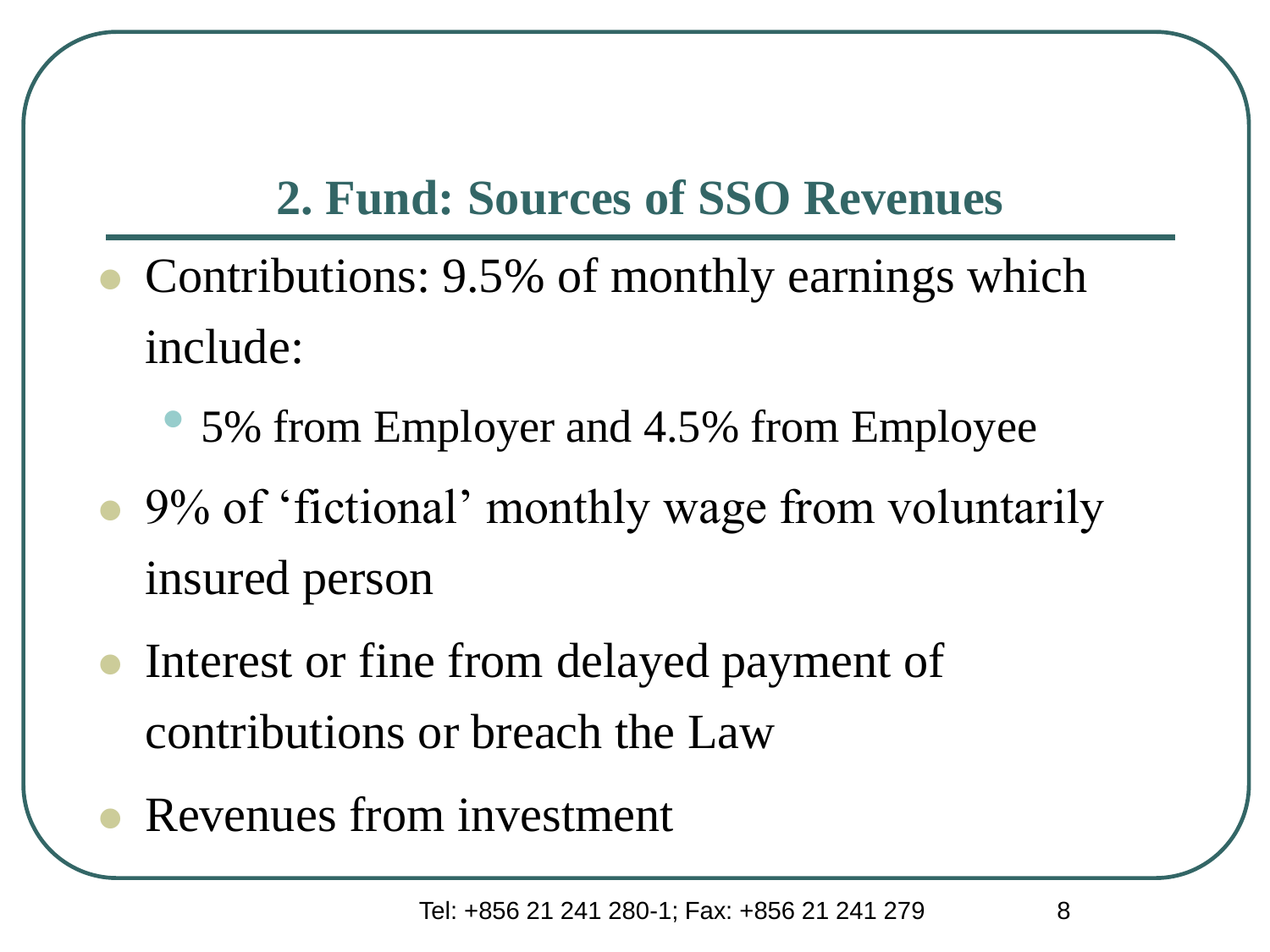#### **2. Fund: Contribution allocation**

The 9.5% contribution is divided into 4 sub-funds:

- Health Insurance fund 2.2%
- Short-term benefits fund 1.3%
- Working injury and occupational disease 0.5%
- Long-term benefit fund 5.5%

**Total: 9.5%**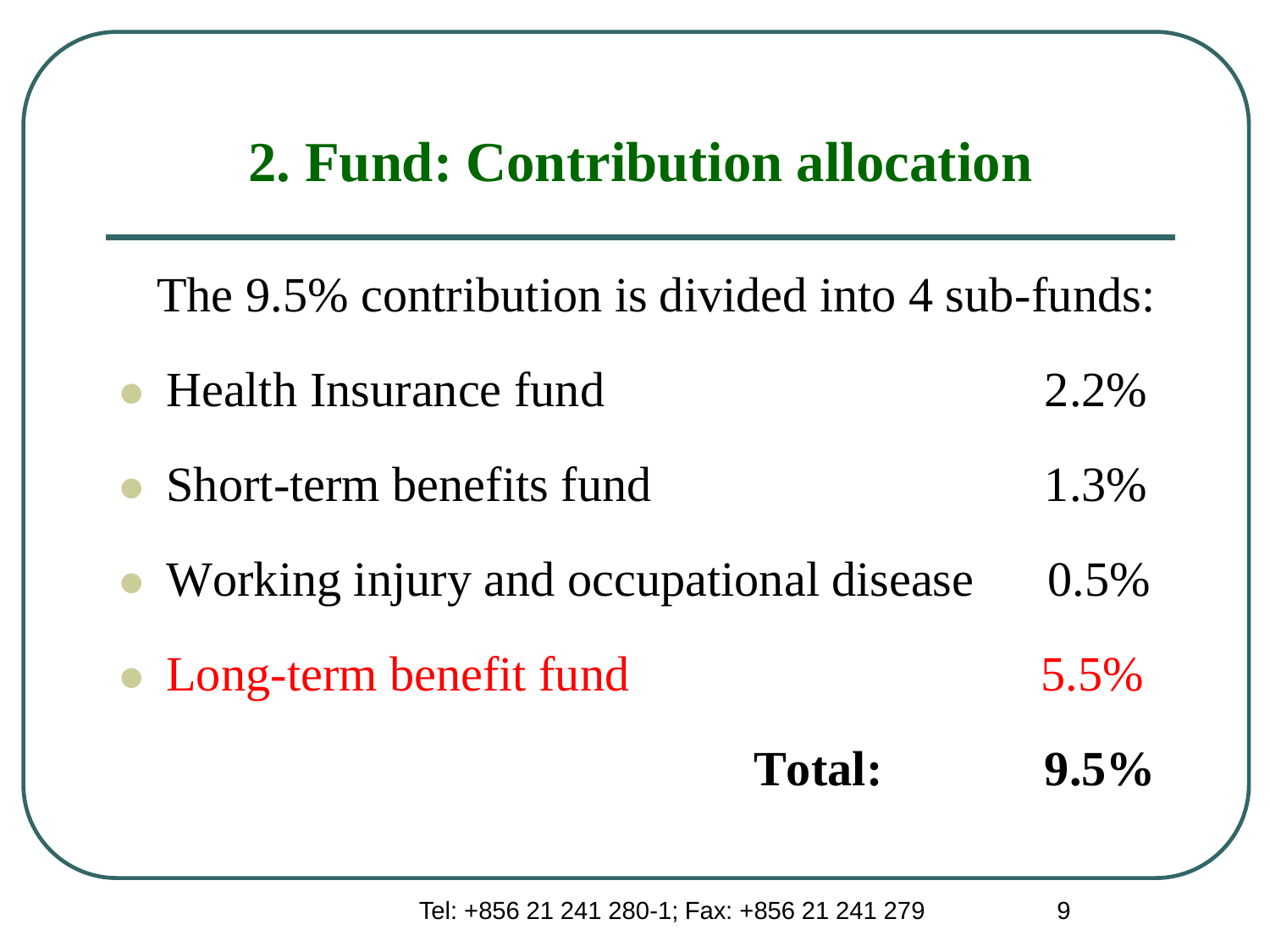#### **3. Benefits**

- 1. Working injury and occupational disease benefit;
- 2. Health care benefit;
- 3. Sickness benefit;
- 4. Maternity benefit and birth grant;
- 5. Funeral grant;
- 6. Retirement benefit;
- 7. Invalidity benefit;
- 8. Survivors' benefit.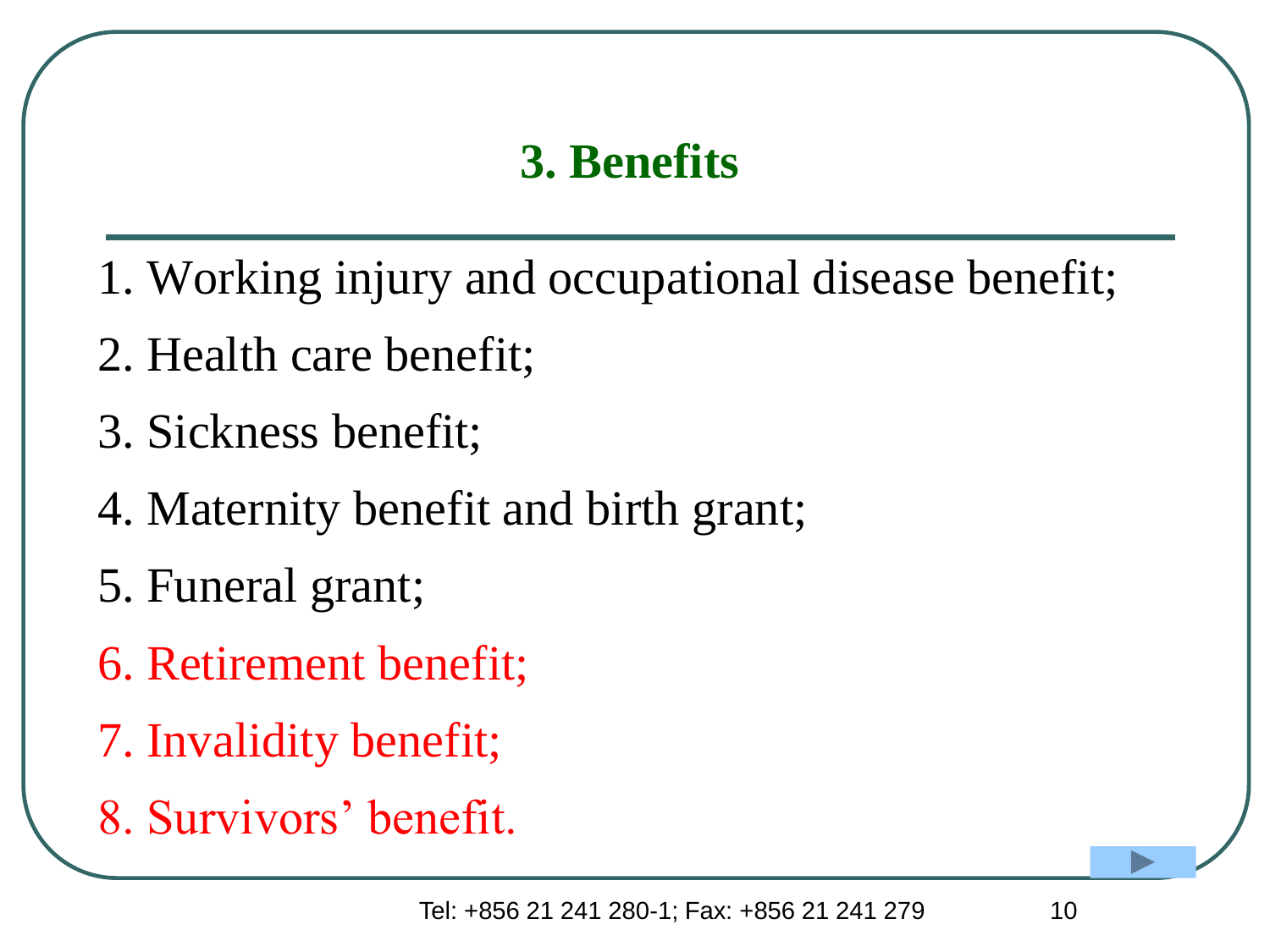## **4. Long-term Benefits**

*Type of benefits:*

- 1. Retirement benefit (Old-age pension)
- 2. Invalidity benefit
- 3. Survivors' benefit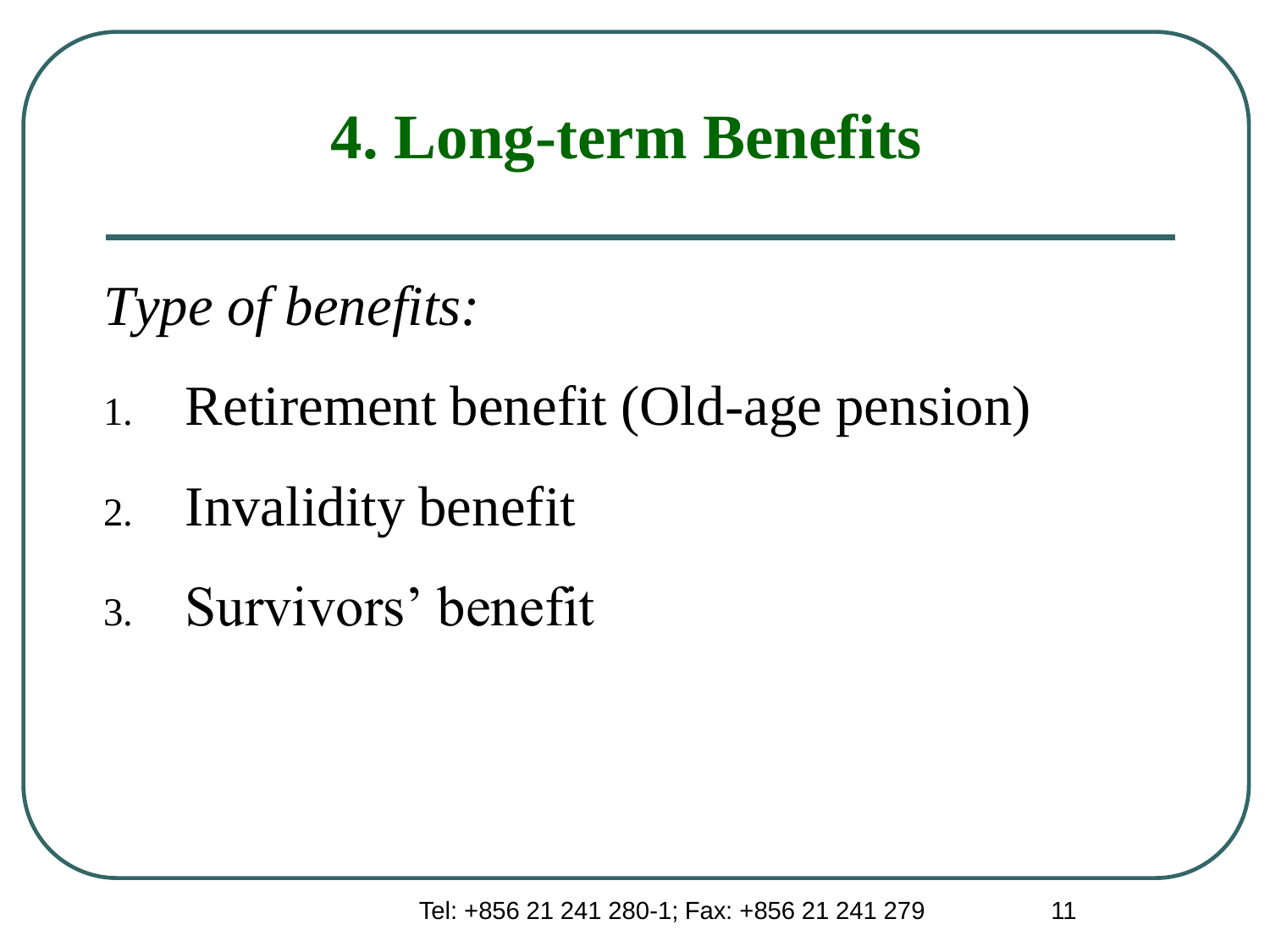## **4.1 Retirement Benefit**

- ⚫ Type of benefits:
	- **Retirement pension**, a monthly benefit for an insured person who has reached the retirement age of *60*; and has paid contributions for *at least 5 years or 60 months*.
	- **Retirement grant**, a single lump sum payment for an insured person not qualifying for a retirement pension at retirement.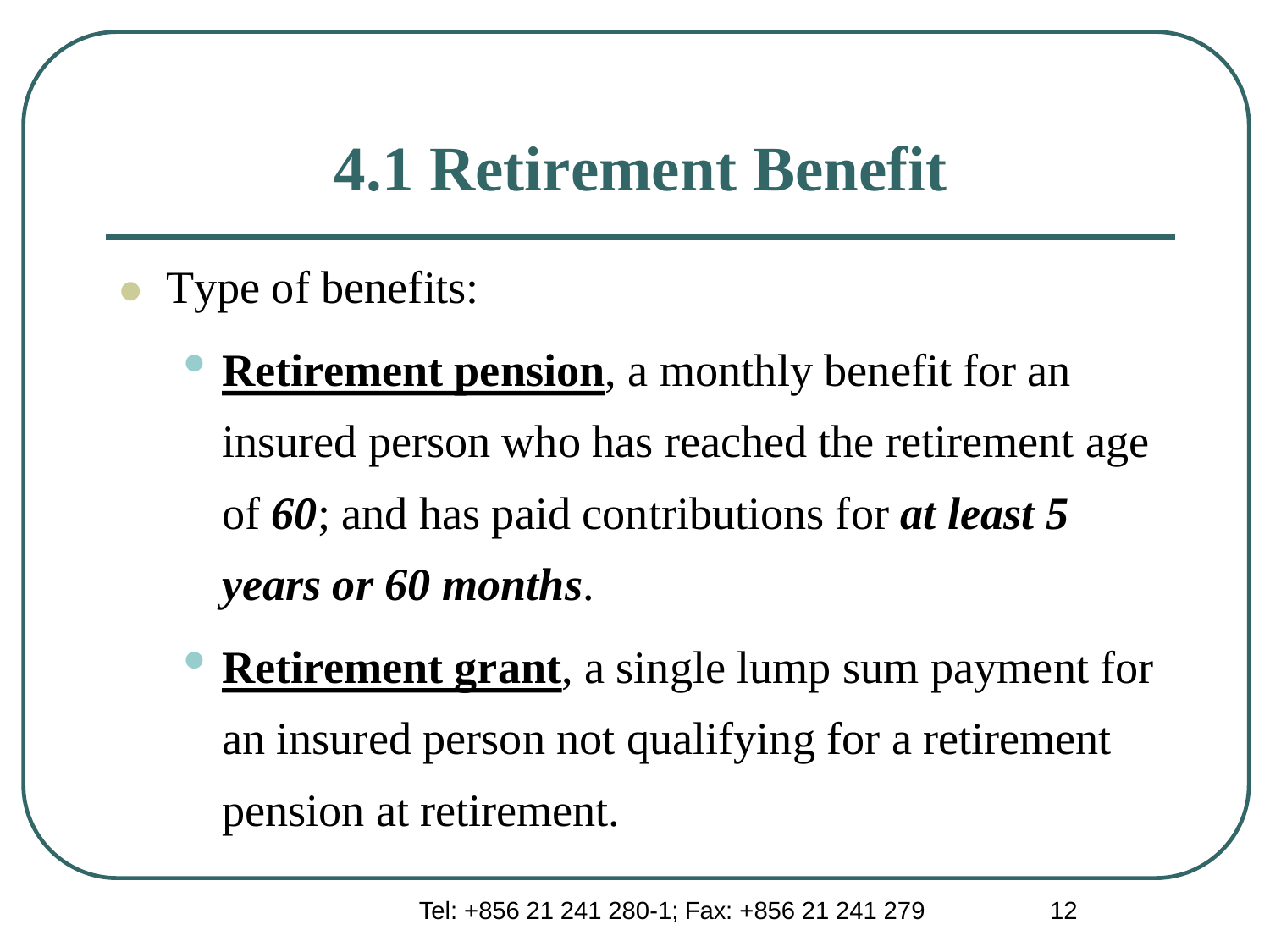## *Retirement* **Age**

- ⚫ **Normal retirement**: the normal retirement age is 60.
- ⚫ **Early retirement**:
	- 55 years of age.
	- 0.5% reduction in pension per month for the period before age 60.

#### ⚫ **Deferred retirement**:

• 0.5% increase in pension for each monthly contribution made after age 60—given for only the period of 60 - 65 years of age.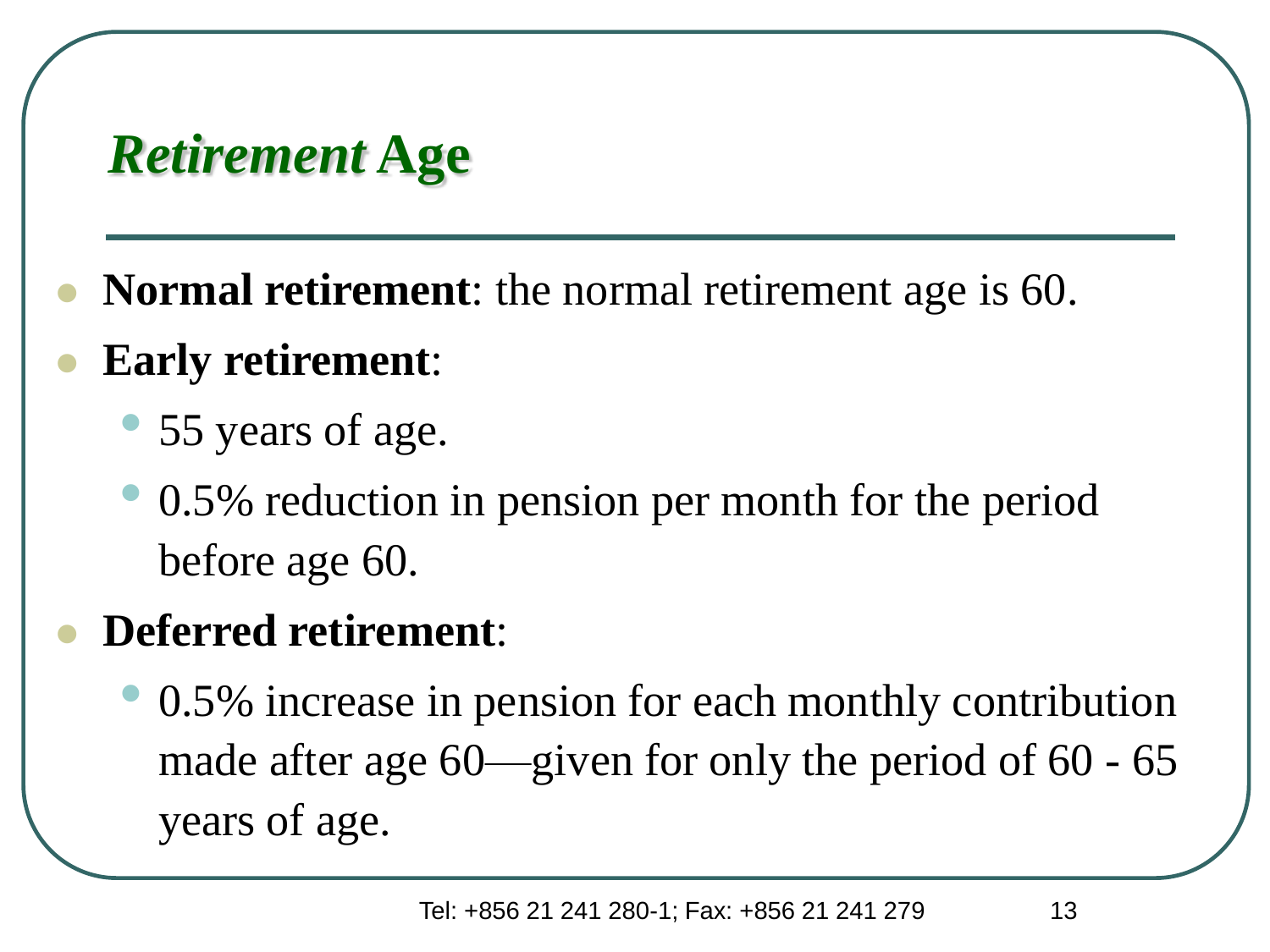### *Calculation of Retirement Benefits*

1. Retirement Pension (Old-age pension)

Total pension points \* Average insured wage \* 1.5%

2. Retirement grant (Lump sum payment)

Total Pension points \* Rate of contributions to

pension fund \* Average insured wage \* 12

[Invalidity](#page-16-0)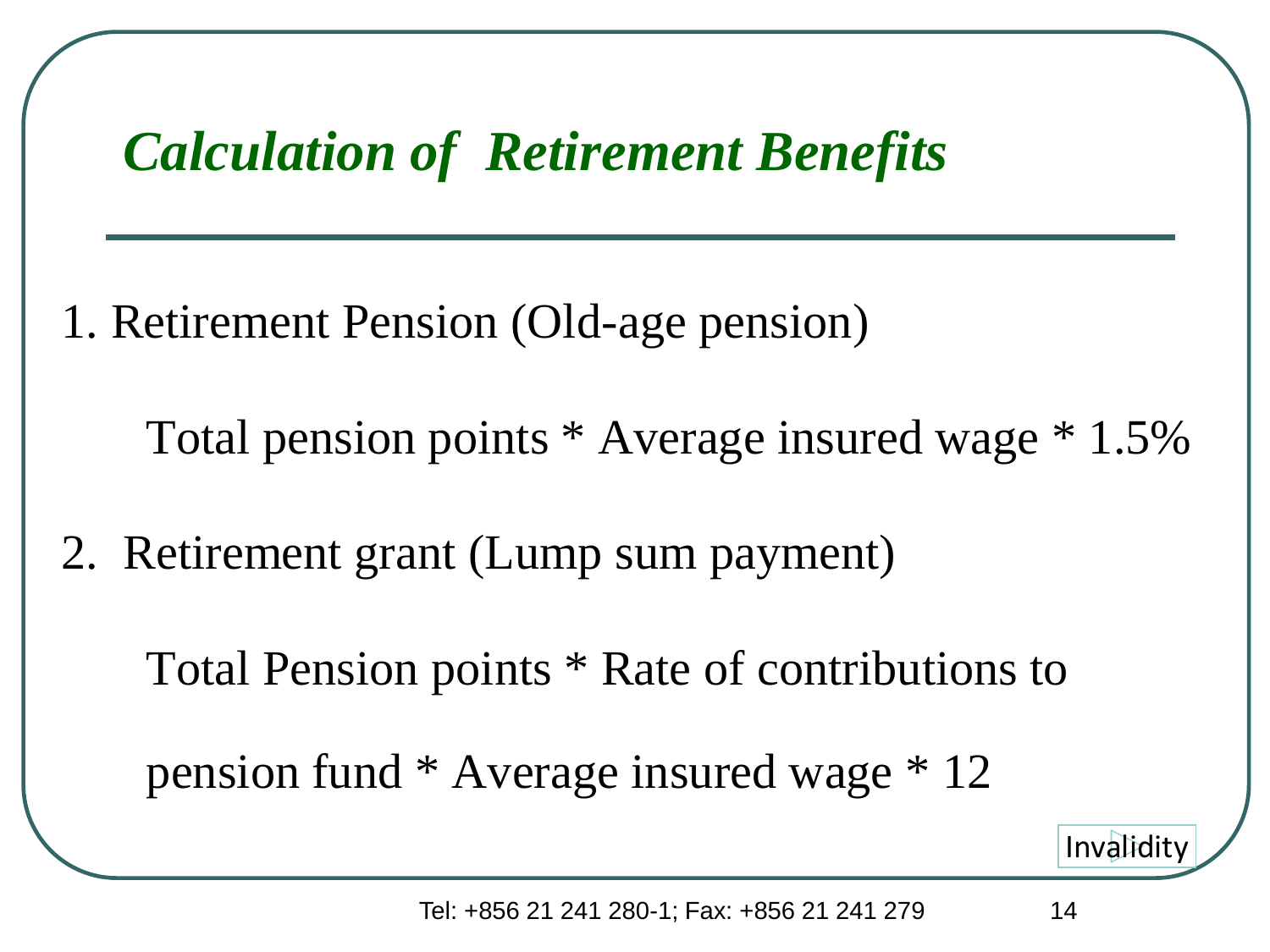## *Pension points*

#### ⚫ **Contributory pension points**:

= Individual's average monthly insured earnings *divided by* the average monthly insured wage of all contributors in the same calendar year.

#### ⚫ **Contribution-free pension points** (for periods when insured persons receive benefits from SSO):

= *Average pension points per month* of the 24-month contributory period preceding the month when benefit payments commenced.

#### ⚫ **Free pension points:**

 $= 0.8$  point/year; for insured workers older than 30 years of age at the outset of the scheme; with a maximum grant of 15 years.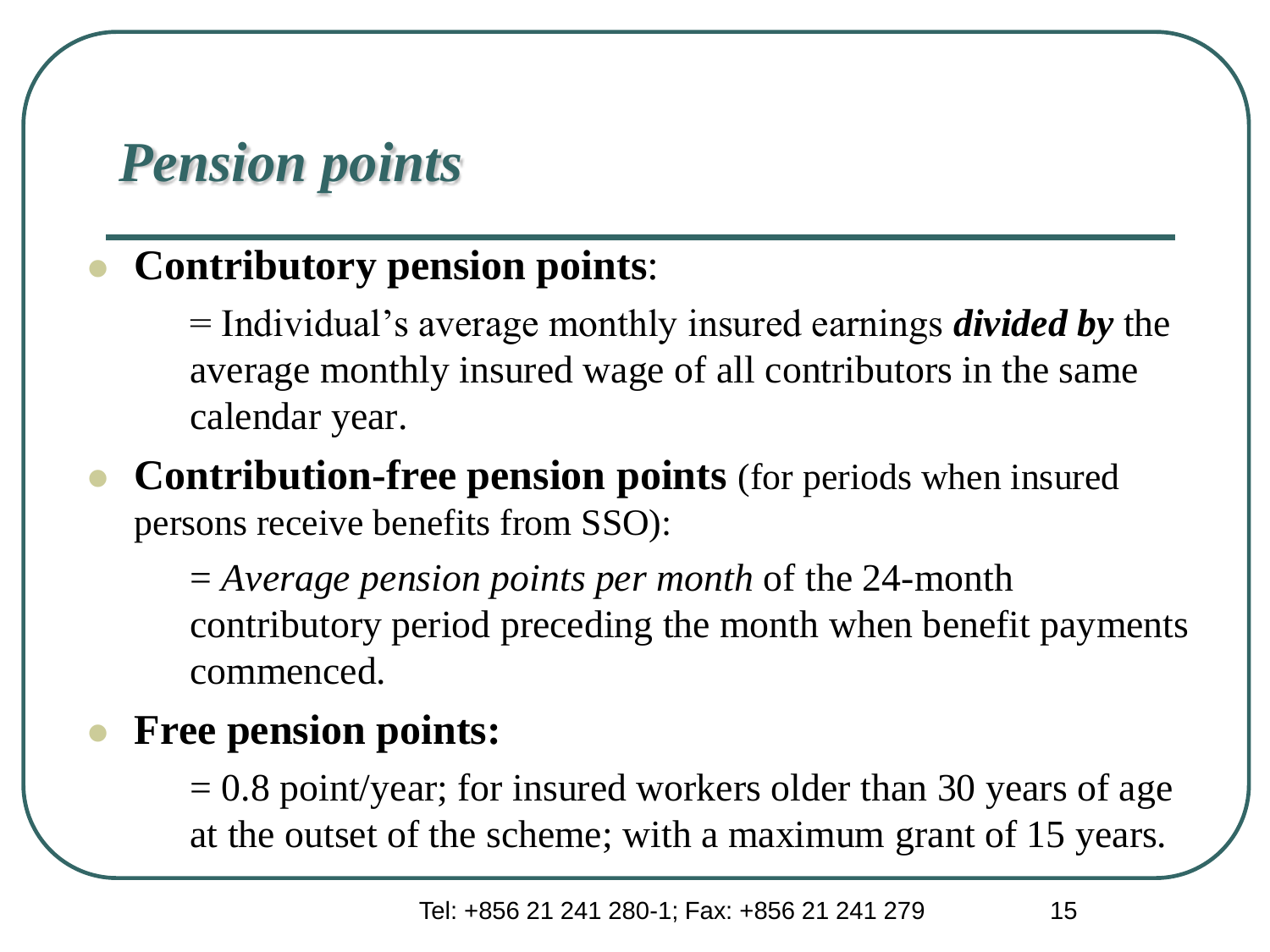## *The average insured wage*

- The average of monthly insured earnings of all contributors in the calendar year before the year when an individual's retirement pension is calculated for the first time.
- ⚫ Assessed annually, prompting the recalculation of the pensions for those who have been receiving pensions for at least 12 months.
- ⚫ Making pension inflation-proof.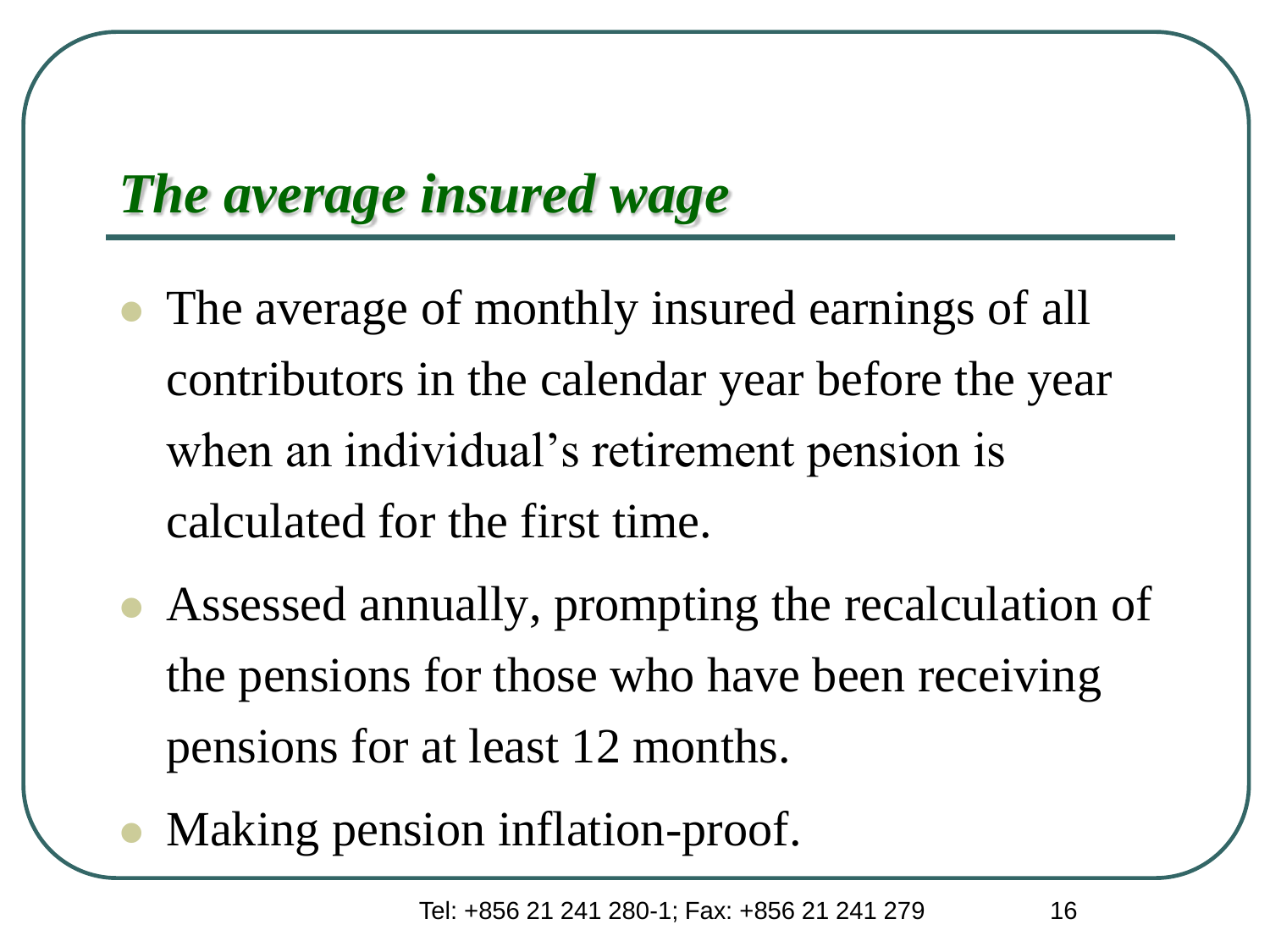# **4.2 Invalidity benefits**

#### <span id="page-16-0"></span>**1. Invalidity Pension**

- For insured workers with permanent loss of working capacity with a loss of 80% in working capacity.
- At least 5 years or 60 months of contributions
- **2. Caretaker benefit**: payable to persons taking care of invalidity pensioners who need part-time or fulltime attendance.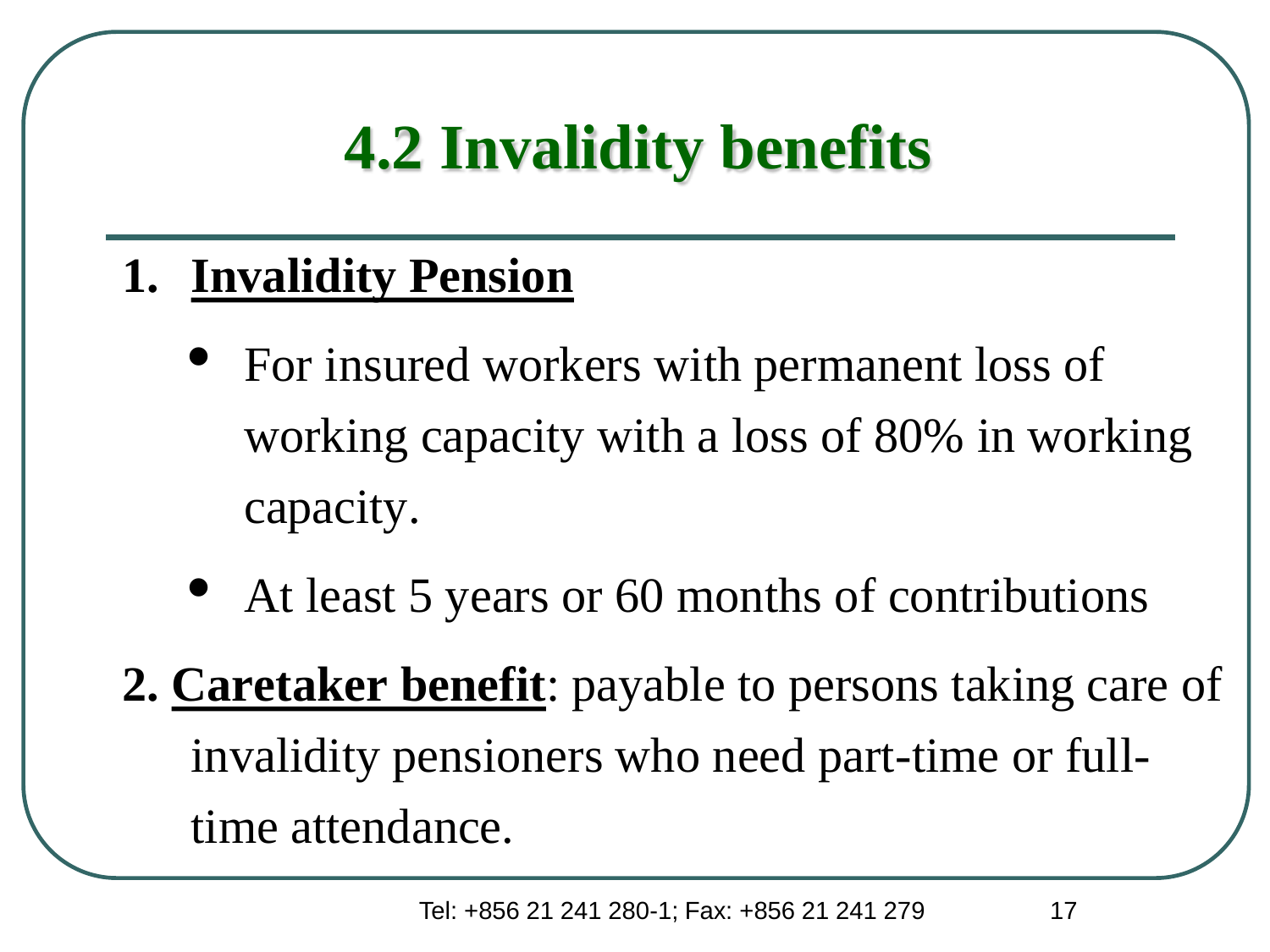## *Calculation of Invalidity pension*

- ⚫ Similar method as with a retirement pension.
- ⚫ Pension points for the number of years of invalidity until the age of retirement are provided on annual basis equal to pension points gained for the years prior to the invalidity.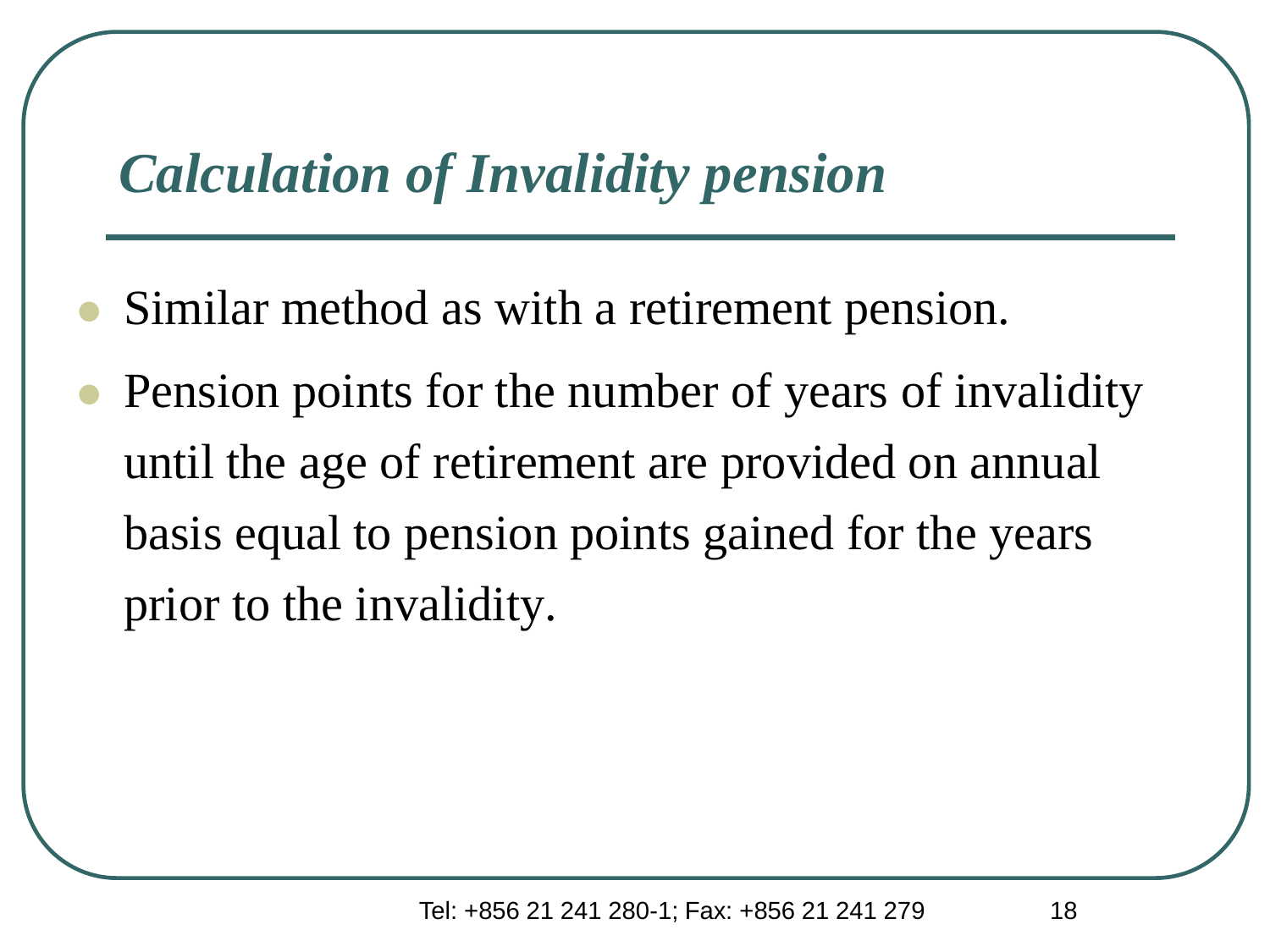### *Calculation of Caretaker Benefit*

- The rate of Caretaker Benefit shall be equal to 50% of the minimum wage for a part-time Caretaker (under 6 hours/day).
- ⚫ And 100% of the minimum wage for a full-time Caretaker (at least 6 hours/day).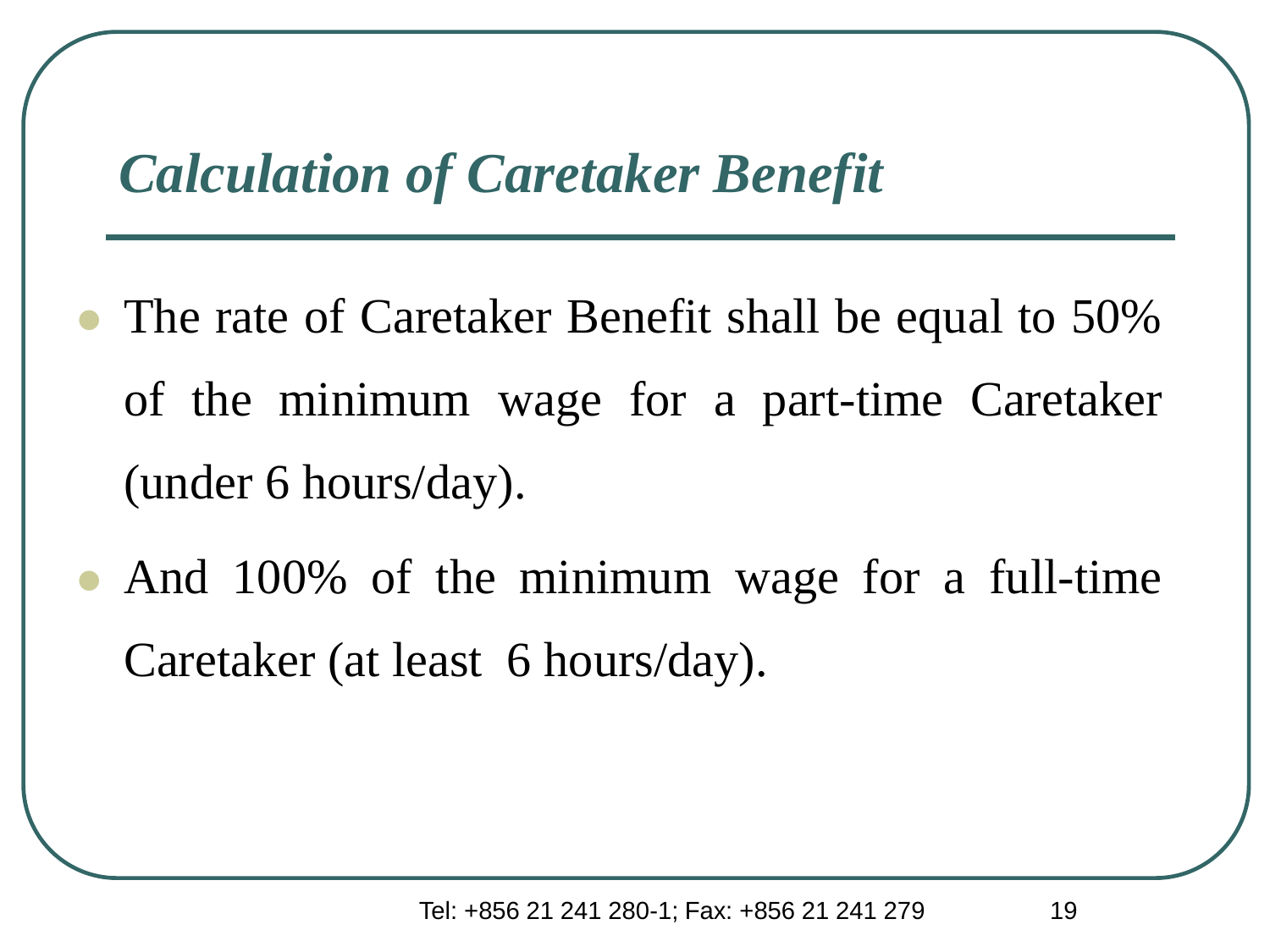## **4.3 Survivors' Benefits**

#### ⚫ **Eligibility:**

- To be paid to surviving members of the family at the death of an insured worker;
- At least 5 years or 60 months of contributions have been made by the deceased insured person.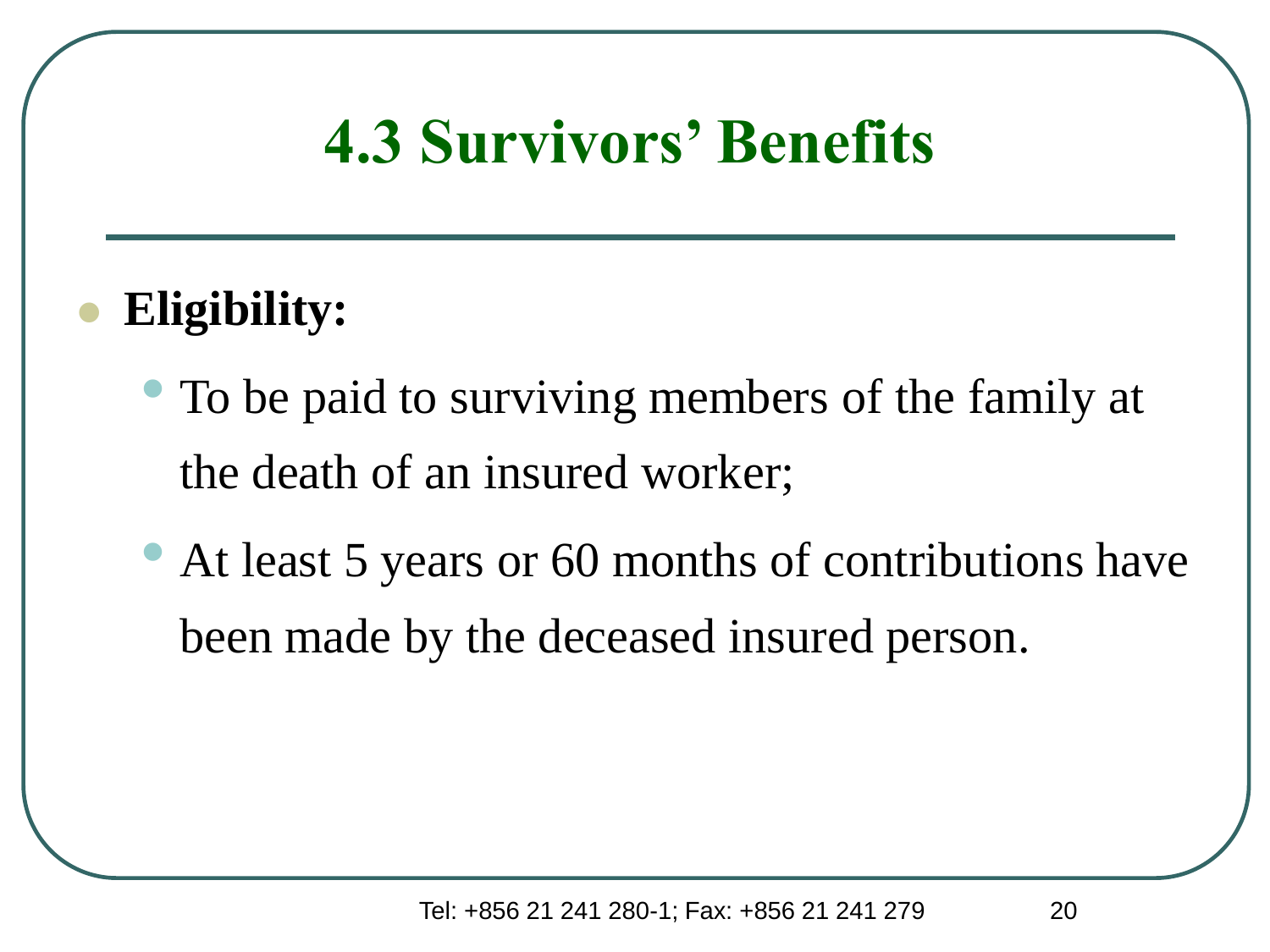*Types of benefits*

- **1. Adaptation benefit:** for the surviving widow/er or orphans
- **2. Widow/er pension:** for a surviving widow or widower
- **3. Orphans' pension:** for surviving orphans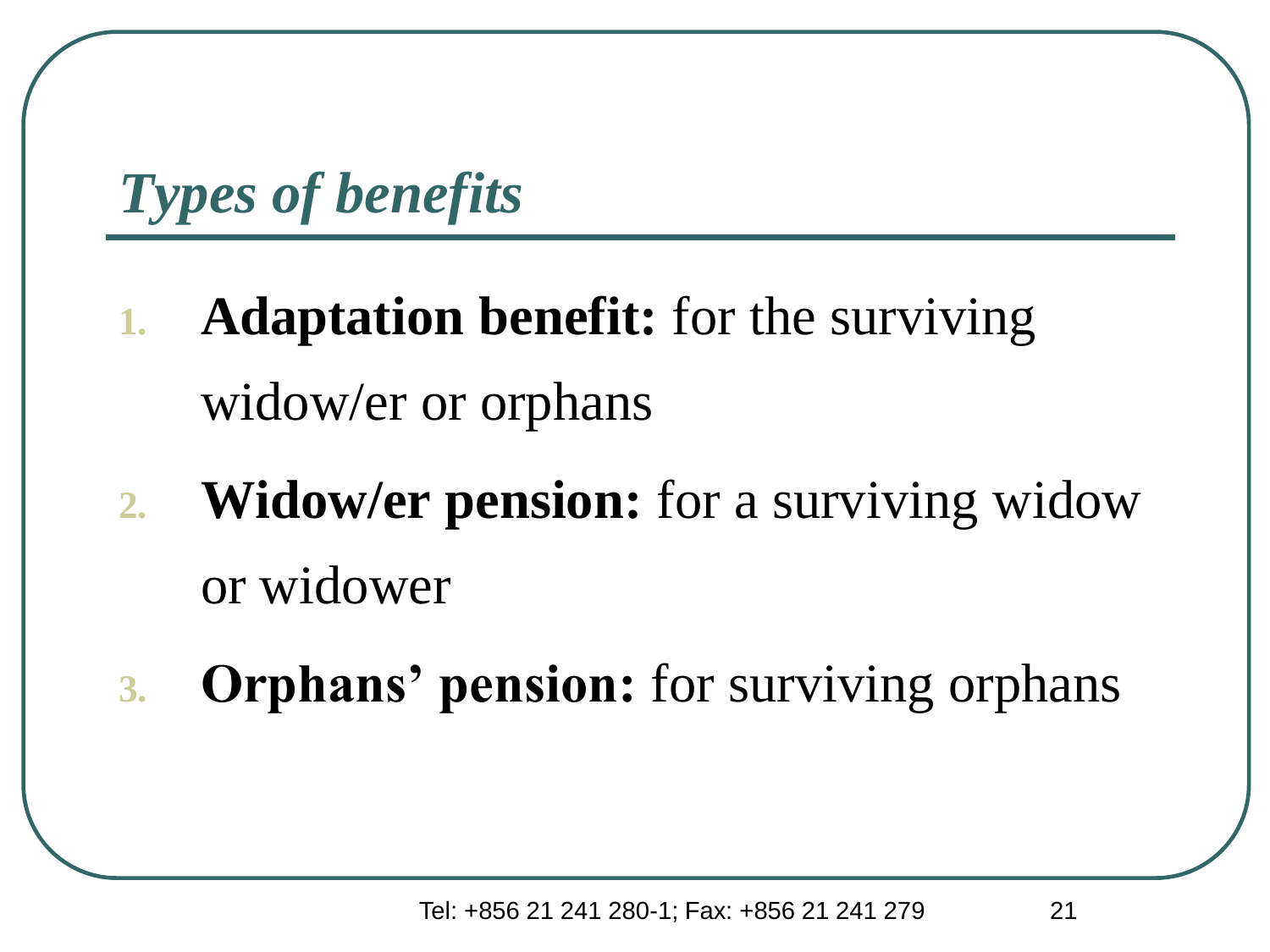*Adaptation of benefits*

- Equal to 80% of the deceased's average monthly insured earnings within 12 months preceding the death.
- Payable for a period of 12 months.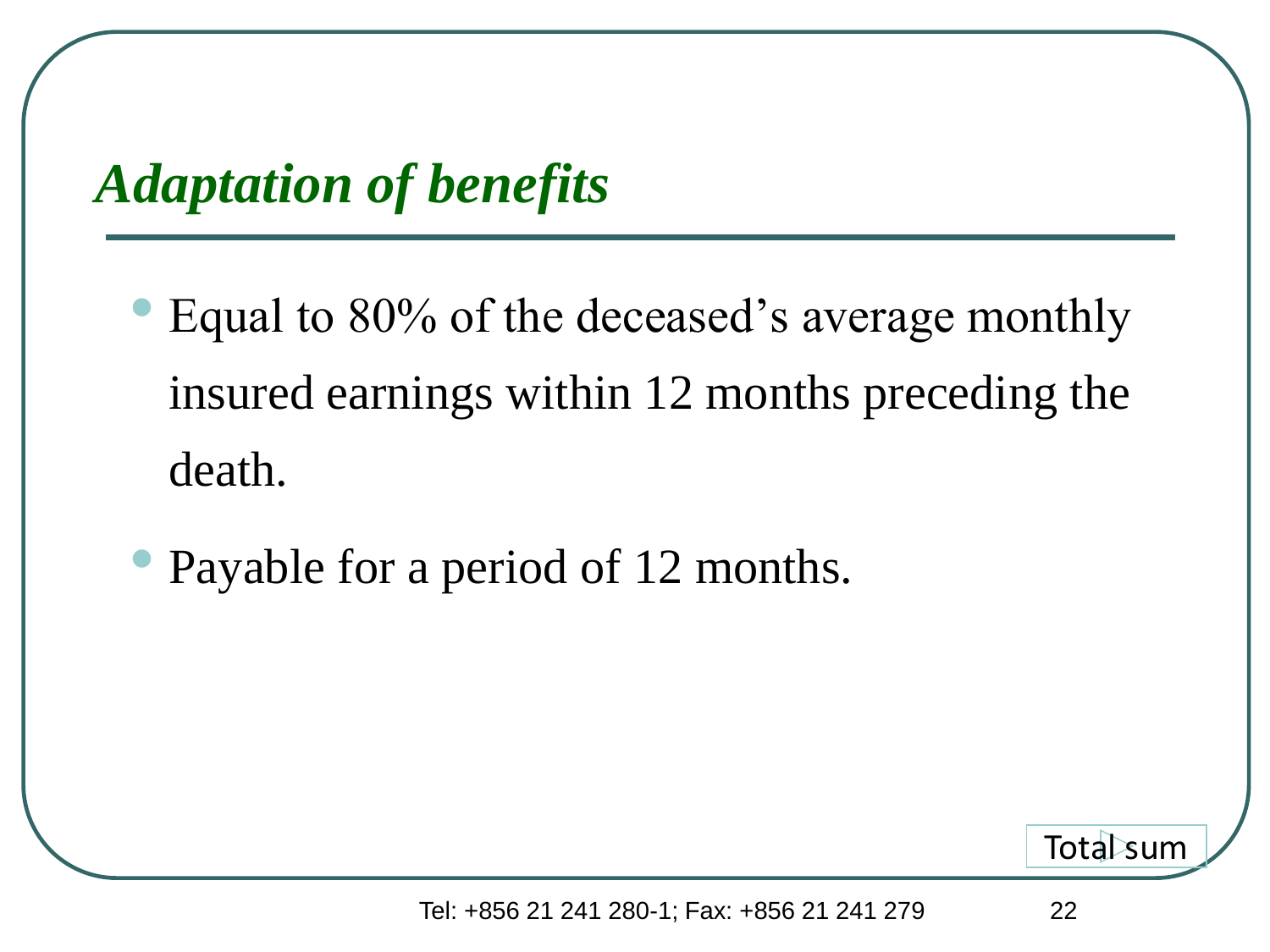## *Widow/er pension*

- ⚫ The surviving widow satisfying at least one of the following conditions:
	- (i) she is supporting a child under 18,
	- (ii) she is aged 44 or older, or
	- (iii) she is deemed invalid
- ⚫ A widower is only entitled to a widow/er pension if he is deemed invalid.
- Equal to 60% of the invalidity pension that the deceased would have received.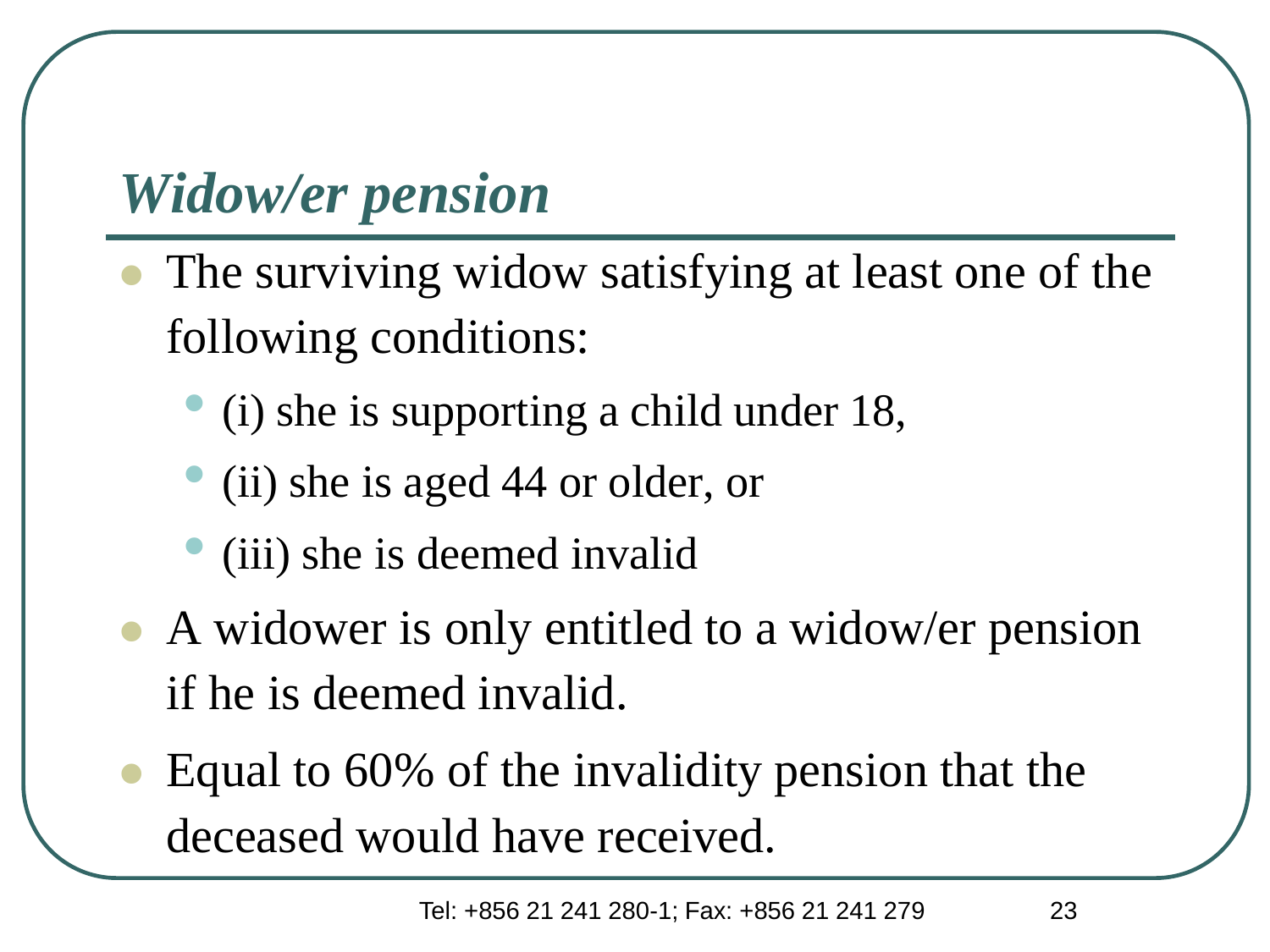## *Orphans' pension*

- The surviving orphans satisfying at least one of the following conditions:
	- (i) they are under 18 and unmarried,
	- (ii) they are single and deemed invalid.
- Equal to 20% of the invalidity pension that the deceased would have received. If many orphans, the pension shall not exceed 60% of the reference amount.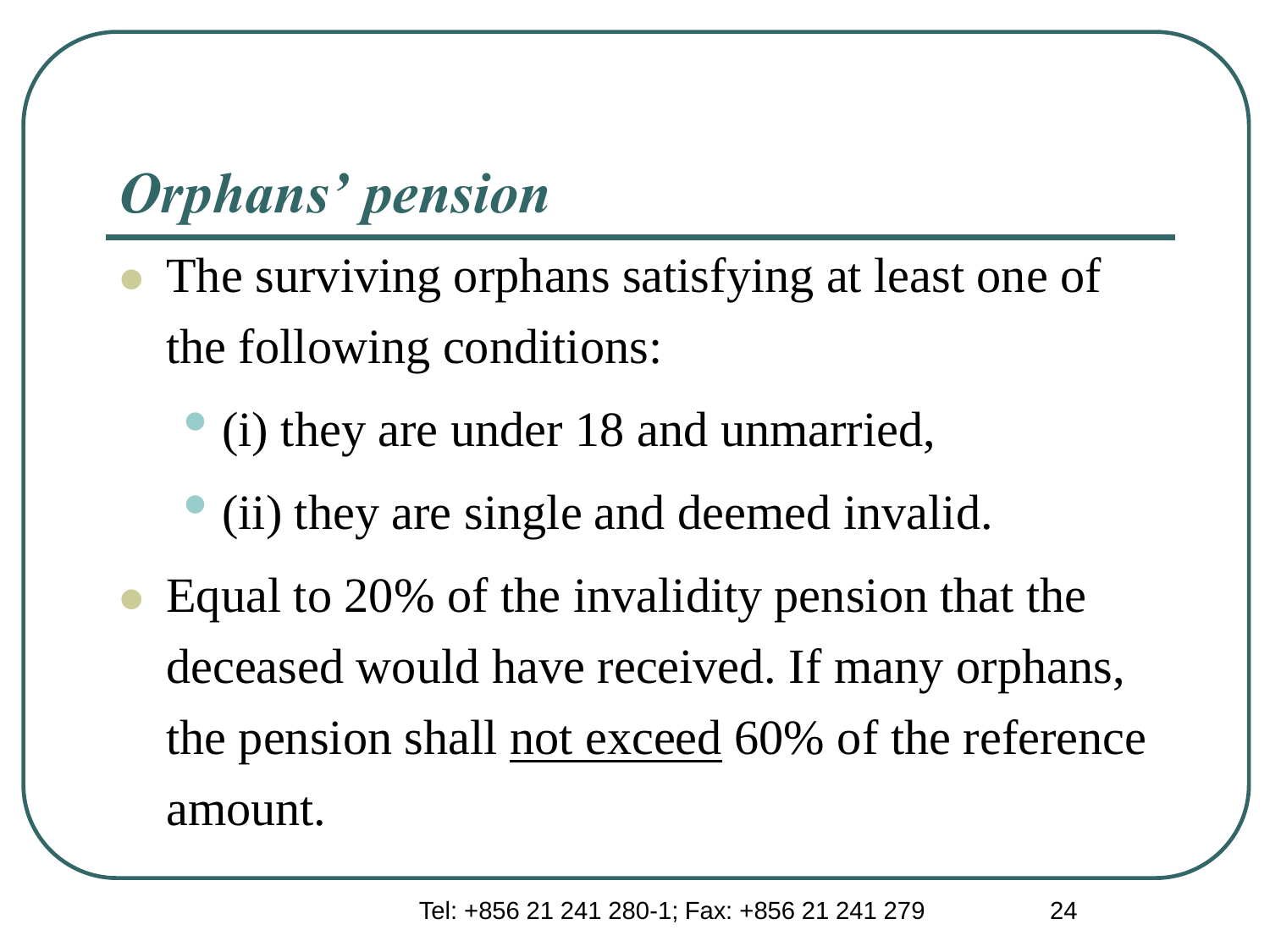## <span id="page-24-0"></span>*Total Survivors' pension*

⚫ The total rate of all survivors' pensions payable for one death shall **not exceed** 100% of the reference amount in case of death of an insured person.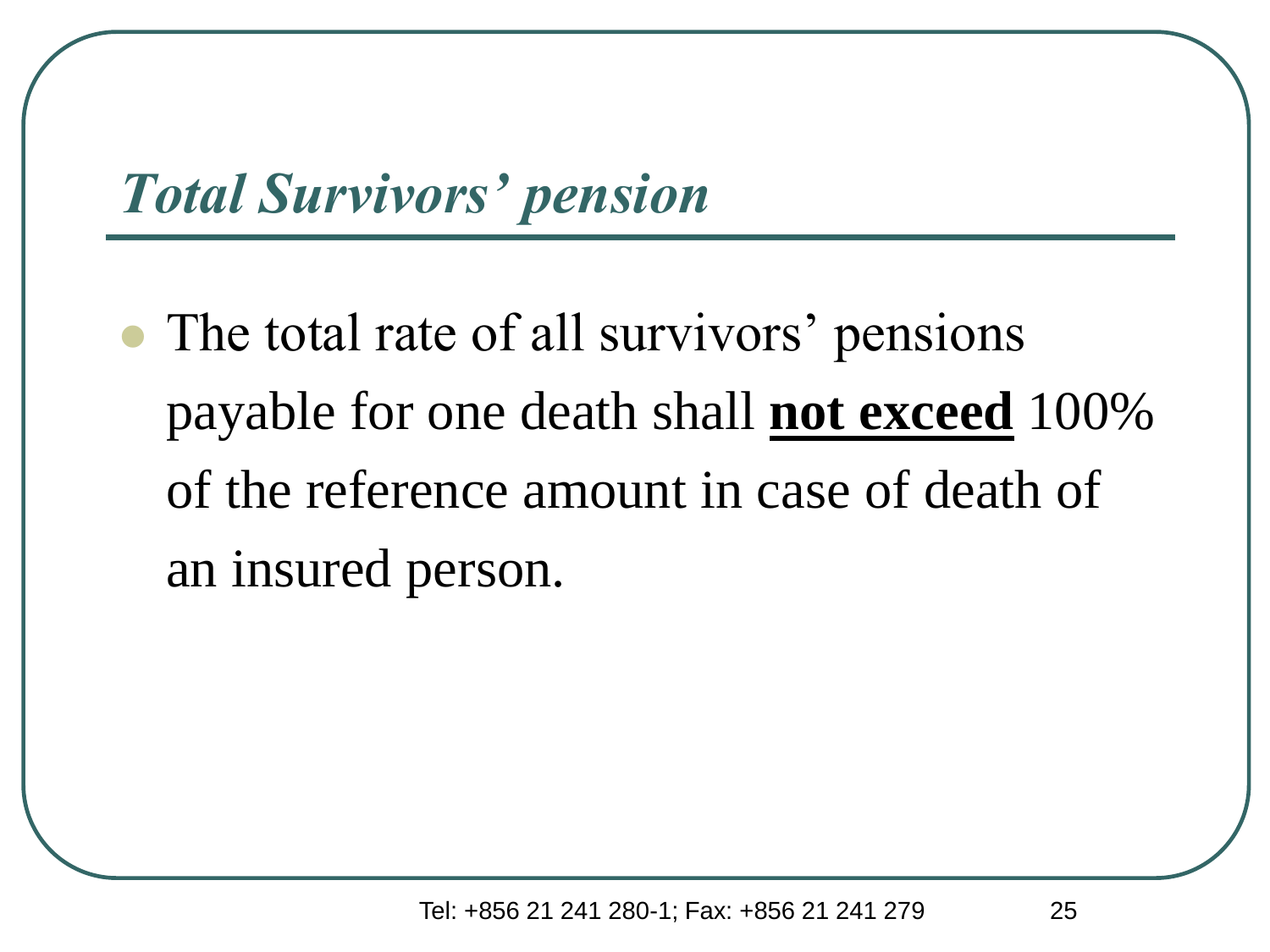## **5. Lessons learnt**

- ⚫ SSO's long-term benefits obviously provide the insured and dependants with greater opportunity to access to social protection because of their simple qualifications for benefit entitlement:
	- $B$ eneficiaries = the insured (pensioners), spouses and children under 18
	- Prominently short qualifying period
	- Free pension points for  $31+$  at the beginning of SSO
	- Voluntary re-insurance for unemployed members = the insured can maintain their pension rights.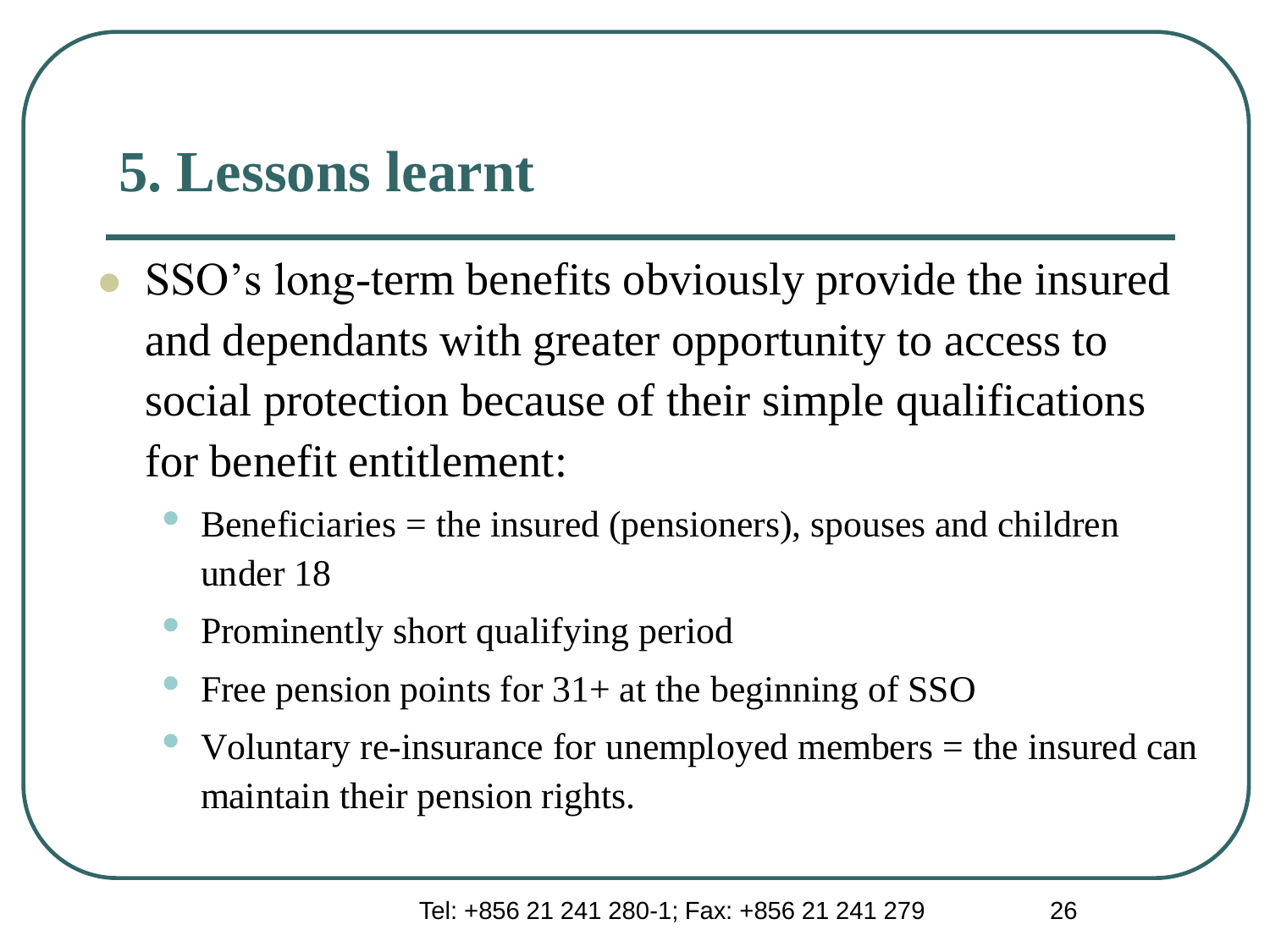## **5. Lessons learnt (cont)**

- ⚫ SSO's long-term benefits significantly contribute to maintaining the wellbeing of their members at a certain level and take part in the Government's mission of poverty reduction for the Lao people because of their comprehensive packages:
	- A monthly payment for life
	- $+$  A Healthcare benefit, and
	- $+$  A Funeral grant\*

\* not available in case of survivors' pensions.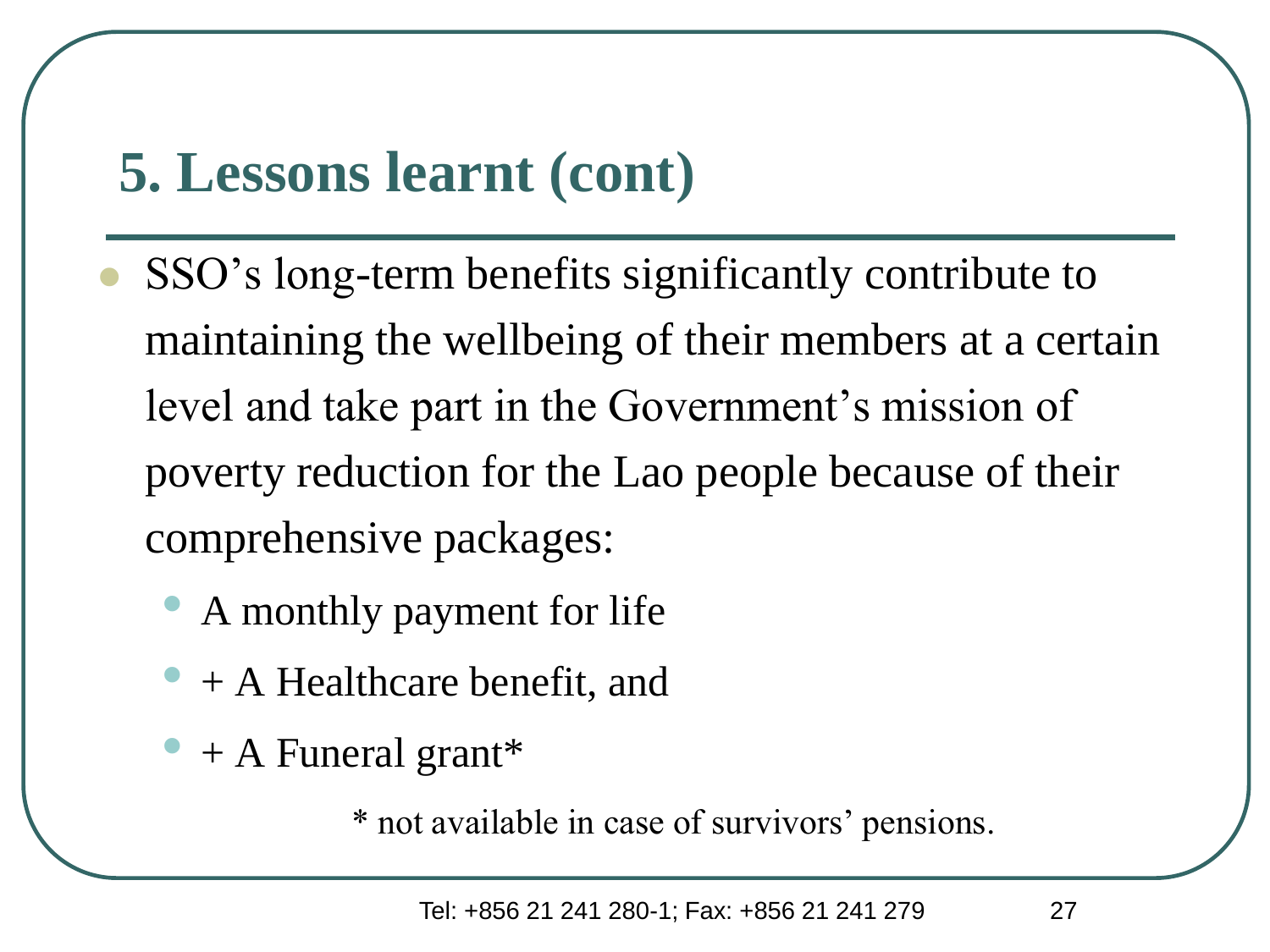## **5. Lessons learnt (cont)**

- ⚫ The tripartite form of Board of Directors is a vital factor influencing the policy and services at SSO.
- ⚫ The rights of workers to social security are acknowledged by law.
- ⚫ The long-term benefits are adjusted automatically upon the change in the averaged insured earnings, maintaining the value of pension received by the pensioners
- ⚫ Home visits to pensioners with severe physical or health problems help maintain good relationships btw SSO and its members and improve public perception on SSO.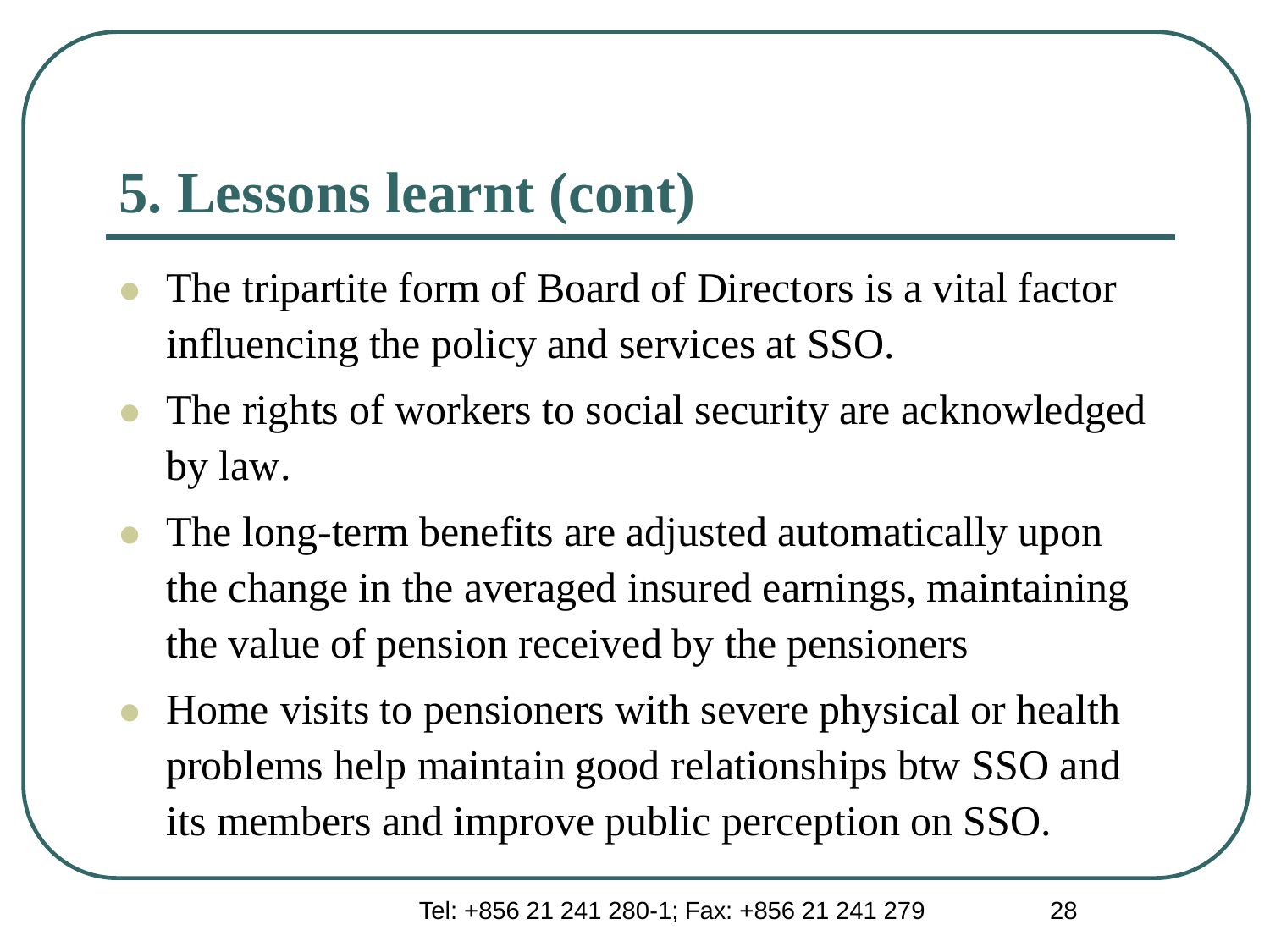## **Next step**

- ⚫ Improve compliance rate through workable enforcement measures.
- ⚫ Maintain the stability and viability of the Long-term Benefit Fund.
	- The 2006 ILO's actuarial review: With current contribution rate, Long-term benefit fund will remain viable until 2042 in the pessimistic scenario and until 2056 in optimistic projection.
- Explore better mechanisms to monitor the entitlement of individual beneficiaries and reduce workload of SSO with benefit payment.